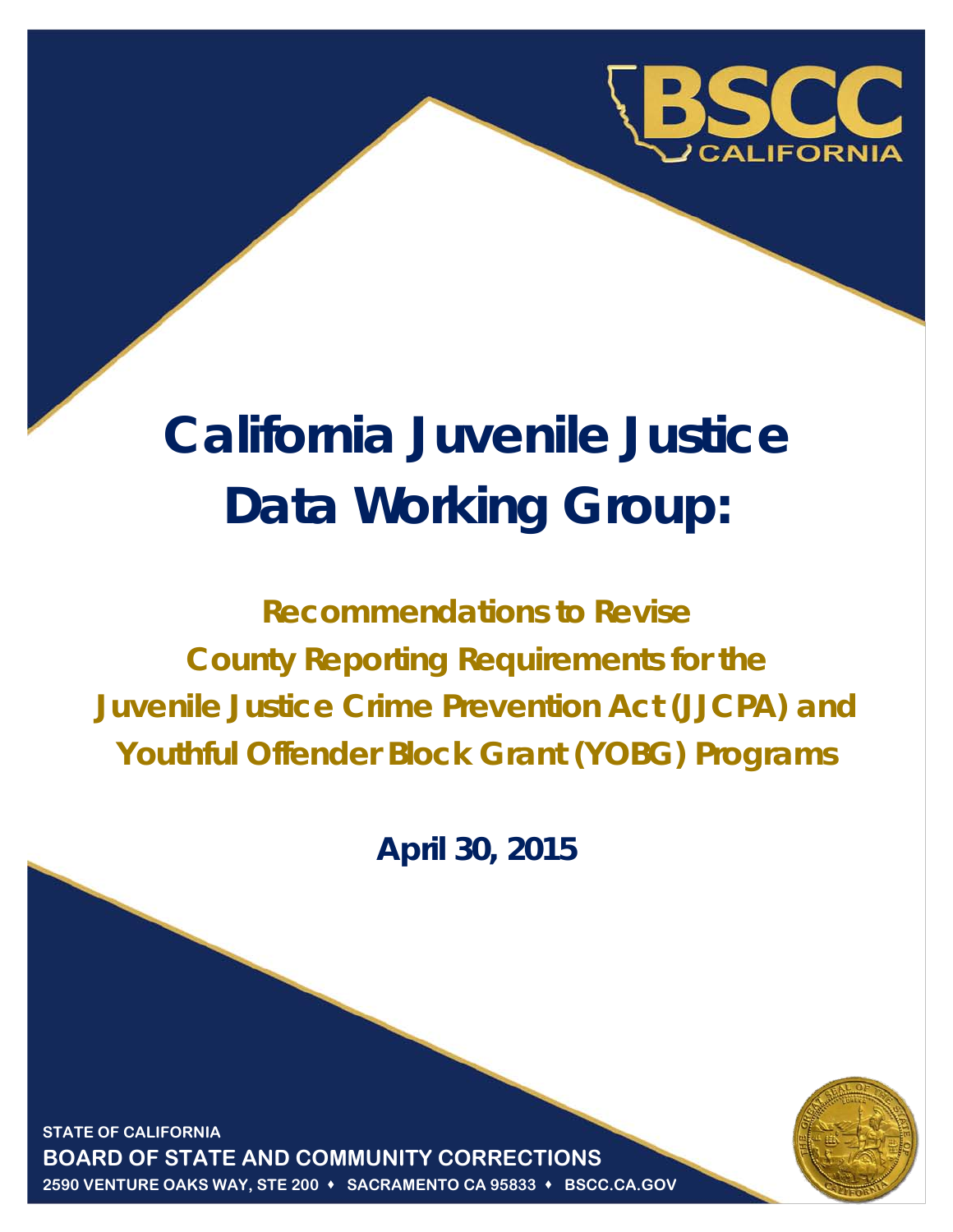# **Contents**

| Juvenile Justice Data Working Group (JJDWG):                                                        |  |  |
|-----------------------------------------------------------------------------------------------------|--|--|
|                                                                                                     |  |  |
| Why are Changes to the Reporting Requirements Recommended? 7                                        |  |  |
|                                                                                                     |  |  |
| Recommended Changes to the Reporting Requirements  10                                               |  |  |
|                                                                                                     |  |  |
| Tables showing side-by-side comparison of current requirements versus<br>recommended modifications: |  |  |
|                                                                                                     |  |  |
|                                                                                                     |  |  |
|                                                                                                     |  |  |
|                                                                                                     |  |  |
| Appendix A.<br>Side-by-Side Comparison of Current YOBG/JJCPA Grant Requirements22                   |  |  |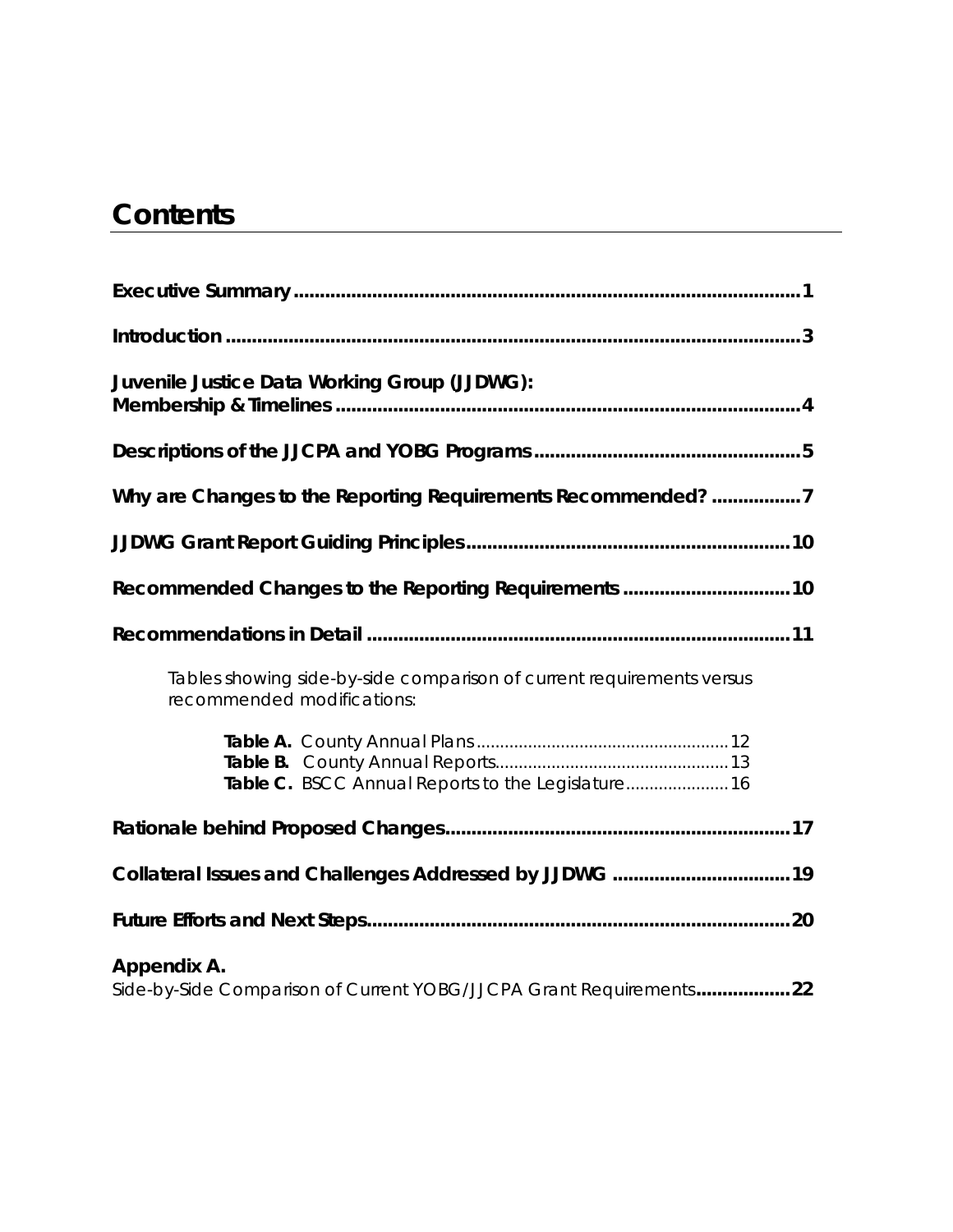#### **Executive Summary**

Assembly Bill 1468, Statutes of 2014, established the **California Juvenile Justice Data Working Group (JJDWG)** to be housed at the Board of State and Community Corrections (BSCC). Members of the Juvenile Justice Data Working Group are designated by statute. They include experts and practitioners representing courts, probation, county government, state data agencies, academia and youth service and advocacy organizations.

The JJDWG is tasked with recommending options to improve, upgrade and modernize state and local juvenile justice data systems in California, with a report due to the Legislature in January 2016. In addition, by April 30, 2015 the JJDWG must submit recommendations to the BSCC Board on improved reporting requirements for two major juvenile justice grant programs—the Juvenile Justice Crime Prevention Act and Youthful Offender Block Grant. Those recommendations must include "streamlining and consolidating current requirements without sacrificing meaningful data collection."

The Juvenile Justice Crime Prevention Act (JJCPA), adopted in 2000, supports an array of local youth crime prevention and juvenile justice supervision programs. The Youthful Offender Block Grant (YOBG) provides counties with resources to manage the caseload of non-violent juvenile offenders shifted from state to local control under California's juvenile justice realignment law (Senate Bill 81, Statues of 2007). In Fiscal Year 2013-14 these grant programs provided counties with \$220 million in juvenile justice system funds.

The need to review JJCPA and YOBG reporting requirements was driven by a growing recognition that current statutory reporting requirements are producing disjointed and unreliable data that are not useful in assessing the overall performance of the grants or the juvenile justice systems they support. Additionally, a 2012 report from the California State Auditor was critical of the approach used to report outcomes for the YOBG program, citing poor methodology and flaws in sampling.

The JJDWG, including a subcommittee on grant report revisions, met five times in 2014- 15. In these meetings the JJDWG conducted a thorough review of current JJCPA and YOBG requirements, assessed current data system limitations, considered evolving juvenile justice trends and weighed multiple revision options.

The recommendations in this report cover three main areas: county juvenile justice plans that must be submitted annually to BSCC; county annual reports to BSCC on grant outcomes and expenditures; and annual BSCC grant reports to the Legislature. These recommendations, including the discussions leading to them and the rationale behind them, are explained in detail in the text of the report.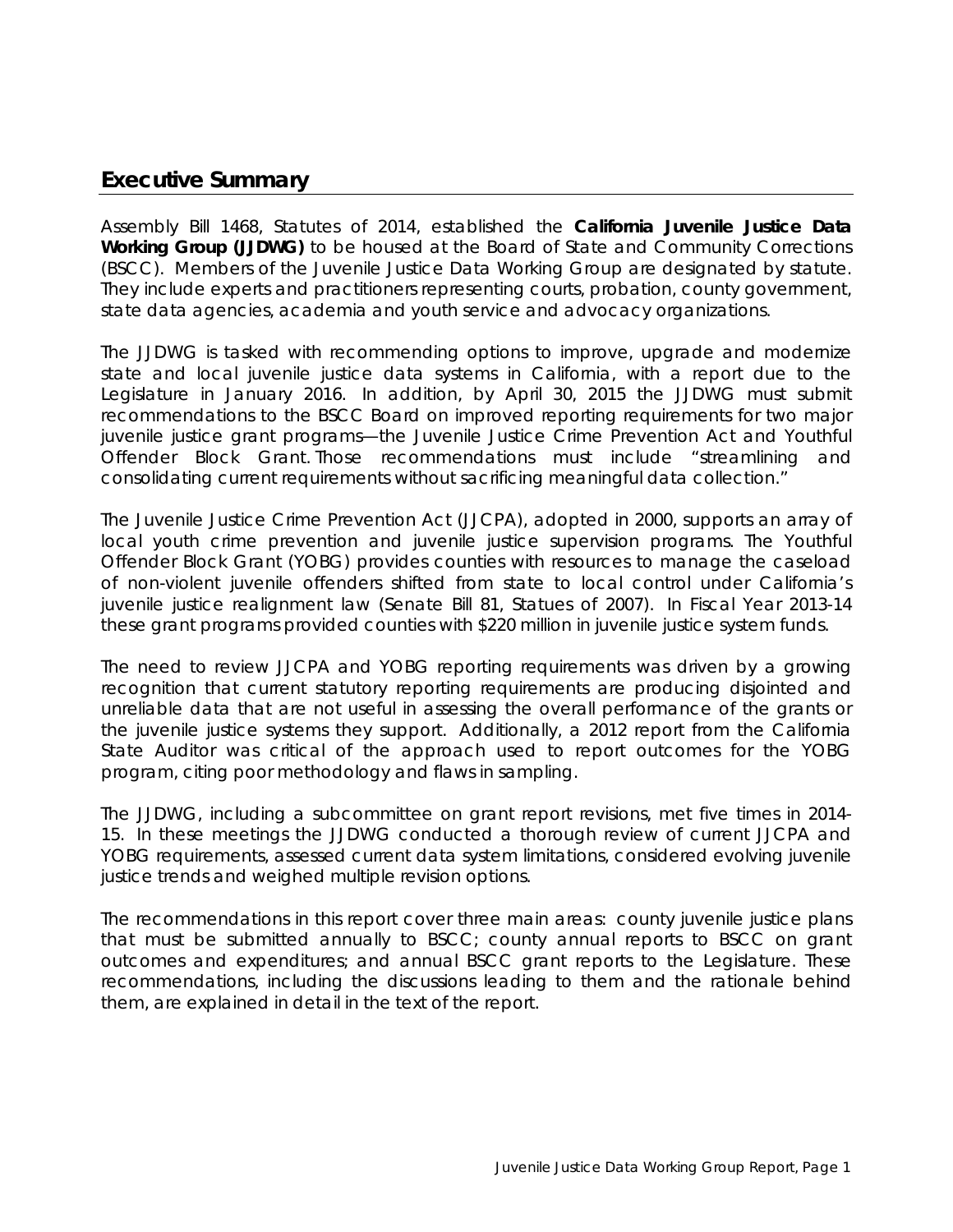#### **The recommendations are as follows:**

- A. County Plans Submitted to BSCC: By May 1 each year, counties will submit one consolidated plan for JJPCA and YOBG grant programs, to include:
	- Descriptions of the programs and system enhancements to be funded;
	- Expected outcomes for those programs or system enhancements; and
	- An evaluation plan for each program and system-enhancement supported by these funds that follows BSCC guidelines for evaluation plans.
- **B. County Annual Reports Submitted to BSCC**: By October 1 of each year counties will submit one consolidated outcome and expenditure report for both grant programs that will include:
	- System-level data (as detailed in the report) on county-wide juvenile justice arrest, probation and court-related outcomes as captured in the Juvenile Court and Probation Statistical System and Monthly Arrest and Citation Register;
	- A description of how the programs and system enhancements have contributed to or influenced system-wide trends;
	- A description of evaluation outcomes tied to local evaluation plans for the unique programs and system enhancements supported by JJCPA or YOBG funds; and
	- Expenditure data listed by program.
- **C. Annual BSCC Reports to the Legislature:** By March 1 of each year the BSCC will submit one consolidated summary outcome and expenditure report for both grants for the prior year to the Legislature.

The implementation of these recommendations will require some changes in YOBG and JJCPA statutory provisions. These changes are limited to consolidation, streamlining and improving the plan and report requirements. They would not alter the fundamental structures, goals, allocation criteria or other core features of the grant programs.

The JJDWG is confident that these recommendations will streamline and simplify the grant application process on the front end, as well as the outcome reporting process on the back end. The consolidation of grant plans and reports, including BSCC annual reports, will mean less time spent on routine administrative tasks and more time spent on program implementation, oversight and evaluation. Additionally, these changes will require that all counties report using system-level data available from currently maintained state databases, with supplemental reports for individual programs based on local evaluation plans. As a result the county and the state will be in a better position to make data-driven decisions to improve juvenile justice programs and services and to draw conclusions about the overall effectiveness of the JJCPA and YOBG grant programs.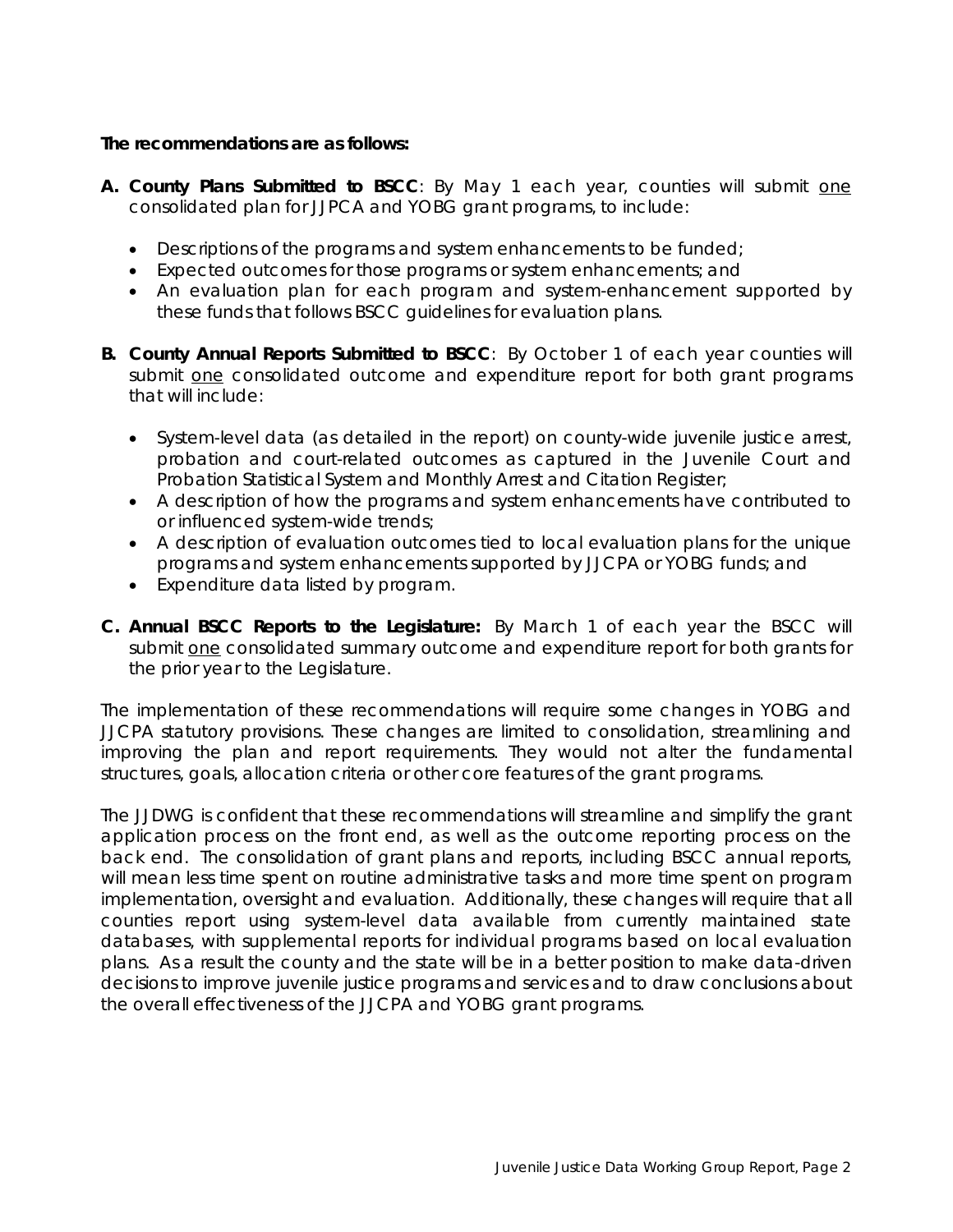### **Introduction**

The California Juvenile Justice Data Working Group (JJDWG) was established in Penal Code Section 6032 by Assembly Bill 1468 (Budget Trailer legislation, 2014), as amended later by Senate Bill 1054 (2014). The JJDWG is housed at the Board of State and Community Corrections (BSCC), which also provides staffing to the JJDWG.

The overarching mandate of the JJDWG is to examine state and local juvenile justice data collection systems in California, identify gaps and challenges, assess potential modifications and make corresponding recommendations for change. As summarized in the enabling law, "…[t]he purpose of the working group is to recommend options for coordinating and modernizing the juvenile justice data systems and reports that are developed and maintained by state and county agencies." (Penal Code Sec. 6032 (a)).

The JJDWG is charged by statute with a number of tasks and two major deliverables including:

- Analyzing the capacities and limitations of the data systems now in use, including a review of systems, studies and models from California and other states.
- Identifying changes or upgrades to improve the caseload and outcome data in California, including changes in recidivism and other performance outcome measures.
- Submitting a report to the Legislature by January 1, 2016 providing options for improving interagency coordination, modernization and the upgrading of information systems, including recommendations for a juvenile justice data website or clearinghouse, and an implementation feasibility assessment.
- Recommending a plan to the BSCC by April 30, 2015 to improve county reporting requirements for the Juvenile Justice Crime Prevention Act (JJCPA) and Youthful Offender Block Grant (YOBG) programs.

This report fulfills the JJDWG's statutory requirement to submit a plan to BSCC by April 30, 2015 on revised reporting requirements for the JJCPA and YOBG programs. In this regard, Penal Code Section 6032(c)(2)(A)(3)specifically requires that:

*The working group shall…recommend a plan for improving the current juvenile justice reporting requirements of Section 1961 of the Welfare and Institutions Code and Section 30061 of the Government Code, including streamlining and consolidating current requirements without sacrificing meaningful data collection. The working group shall submit its recommendations to the Board of State and Community Corrections no later than April 30, 2015.*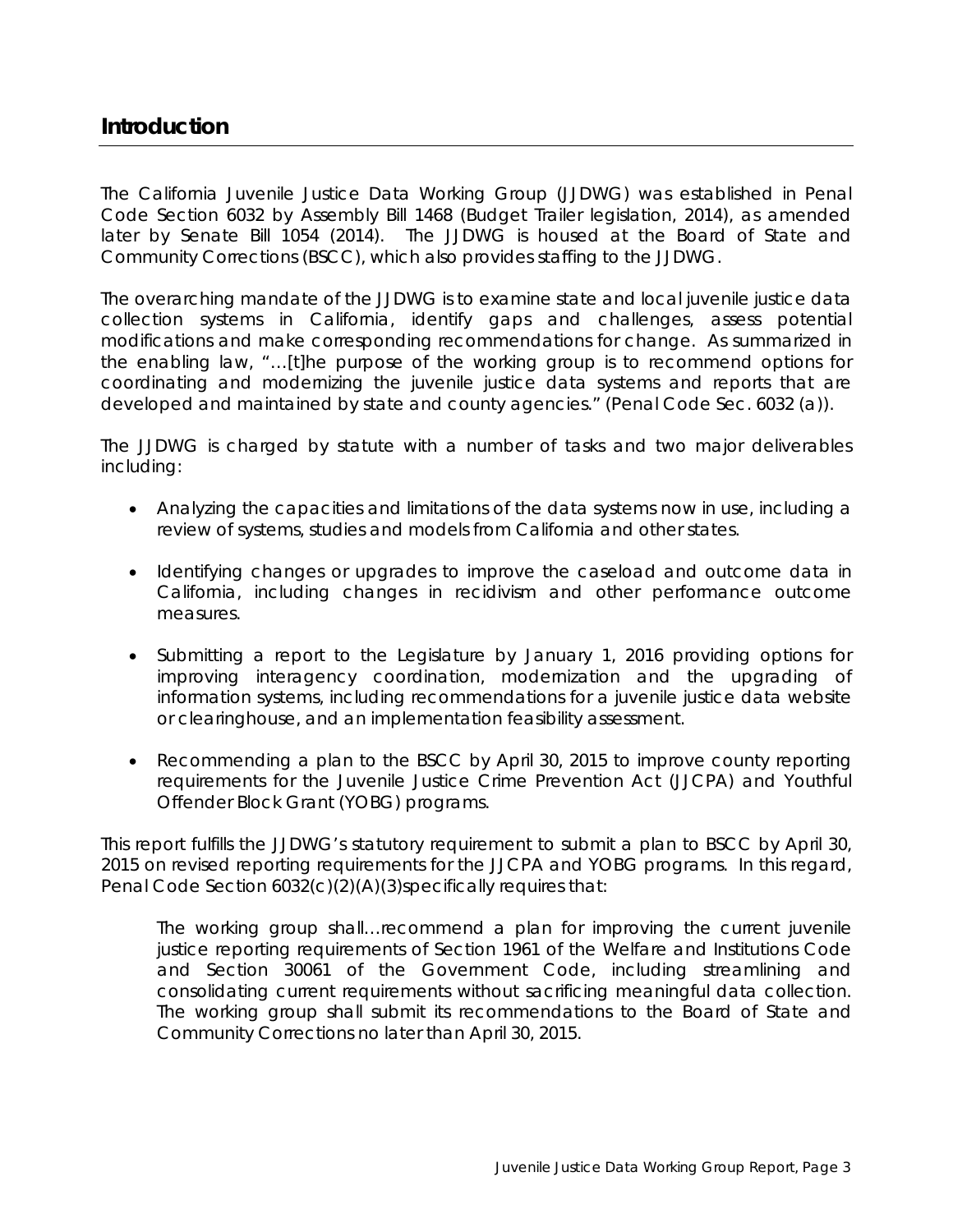# **Juvenile Justice Data Working Group: Membership and Timelines**

Membership in the JJDWG is designated by statute and includes representatives of the following agencies and organizations:

- The Department of Justice (DOJ),
- The Board of State and Community Corrections (BSCC),
- The Division of Juvenile Justice within the Department of Corrections and Rehabilitation (CDCR),
- The Chief Probation Officers of California (CPOC),
- The Judicial Council,
- The California State Association of Counties (CSAC),
- Any other representatives that are deemed appropriate by the Board.

The authorizing legislation also specifies that, "Members of the working group shall include persons that have experience or expertise related to the California juvenile justice system or the design and implementation of juvenile justice data systems, or both." The executive director of the BSCC worked with the chair of the JJDWG and other juvenile justice stakeholders to identify members beyond those specifically listed by organization in the enabling law.

| <b>Name</b>            | <b>Title and Affiliation</b>                                                                        | Representing        |
|------------------------|-----------------------------------------------------------------------------------------------------|---------------------|
| David Steinhart, Chair | Juvenile Justice Program Director, Commonweal                                                       | <b>BSCC</b>         |
| Jill Silva, Vice Chair | Chief Probation Officer, Stanislaus County                                                          | <b>CPOC</b>         |
| <b>Wayne Babby</b>     | Deputy Director, Office of Research, CDCR                                                           | <b>CDCR</b>         |
| <b>Julie Basco</b>     | Deputy Director, Division of California Justice<br>Information Services, DOJ                        | <b>DOJ</b>          |
| <b>Sue Burrell</b>     | Staff Attorney, Youth Law Center                                                                    | Other               |
| <b>Mike Ertola</b>     | Chief Probation Officer, Nevada County                                                              | <b>BSCC</b>         |
| Hon. Donna Groman      | Judge, Los Angeles County Superior Court                                                            | Other               |
| Denise Herz            | Director, California State University Los Angeles,<br>School of Criminal Justice and Criminalistics | Other               |
| Sandra McBrayer        | Chair, State Advisory Council on Juvenile Justice<br>and Delinquency Prevention                     | Other               |
| Laura Ridolfi          | Law and Policy Analyst, W. Haywood Burns Institute                                                  | Other               |
| <b>Mike Roddy</b>      | Executive Officer, San Diego County Superior Court                                                  | Judicial<br>Council |
| <b>Jim Salio</b>       | Chief Probation Officer, San Luis Obispo County                                                     | <b>CPOC</b>         |
| Dorothy Thrush         | Chief Operations Officer, Public Safety Group, Chief<br>Administrative Office, County of San Diego  | CSAC                |

**Membership.** The following individuals were appointed to the JJDWG, as approved by the BSCC Board in September 2014: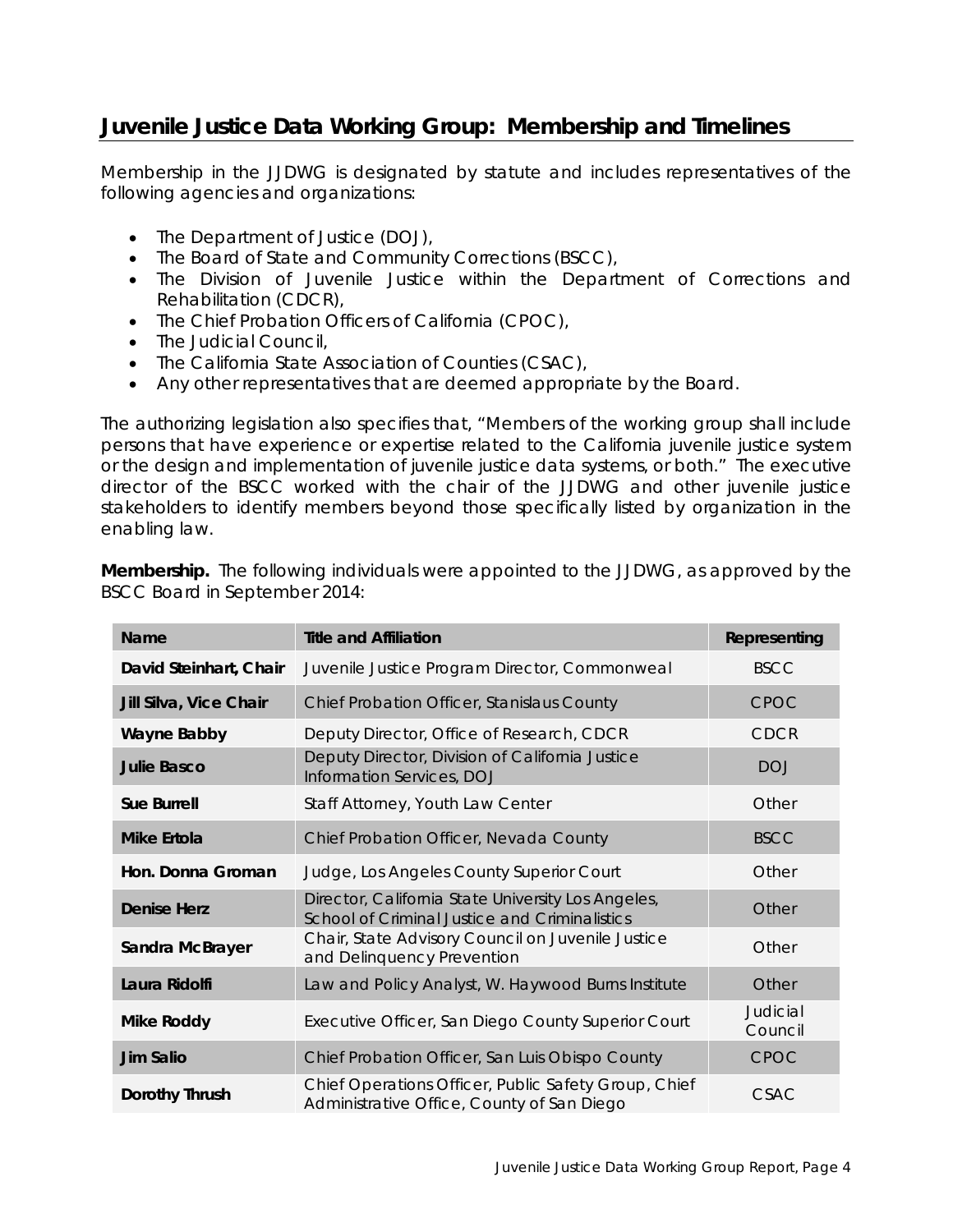**Grant Reports Subcommittee.** At its first meeting in October 2014 the JJDWG formed a subcommittee to address the task of analyzing current reporting requirements for the JJCPA and YOBG programs and making recommendations for how to improve them. Members of this subcommittee, known as the Grant Reports Subcommittee, included:

- Sue Burrell
- Denise Herz
- Jim Salio
- Jill Silva
- David Steinhart
- Dorothy Thrush

**Report timelines.** The Grant Reports Subcommittee met in two full-day meetings (December 17, 2014 and February 24, 2015) before forwarding its recommendations to the full JJDWG for review and approval. With minor changes the subcommittee recommendations were adopted on March 11, 2015 and were referred to the staff for production of a draft report. The draft report was circulated for review and comment by JJDWG members prior to its final formatting and submission to the BSCC Board. All meetings of the JJDWG were held in accordance with the Bagley-Keene Open Meeting Act.

## **Descriptions of the JJCPA and YOBG Programs**

**Juvenile Justice Crime Prevention Act (JJCPA)**. The JJCPA program was created by the Schiff-Cardenas Juvenile Justice Crime Prevention Act of 2000 to provide a stable funding source for local juvenile justice programs aimed at curbing crime and delinguency among at-risk youth. The provisions establishing the grant program are found in California Government Code Section 30061. Funding for the JJCPA grant program is linked by legislative formula to the Citizens' Options for Public Safety (COPS) grant program, also known as the Supplemental Law Enforcement Services Act, which supplies funds for local law enforcement personnel and operations.

JJCPA involves a partnership between the State of California, 56 counties (excluding Alpine and Sierra Counties that do not participate), and various community-based organizations to enhance public safety by reducing juvenile crime and delinquency. Local officials and stakeholders determine where to direct resources through an interagency planning process; the State appropriates funds, which the State Controller's Office distributes to counties on a per capita basis; and community-based organizations play a critical role in developing services.

To receive JJCPA funds a county must adopt a comprehensive, multi-agency Juvenile Justice Plan that meets detailed plan requirements specified in California Government Code Section 30061 (b)(4). The plan must be developed by a local Juvenile Justice Coordinating Council (JJCC) of county stakeholders whose membership is defined by California Welfare and Institutions Code Section 749.22. The plan must be reviewed annually for modifications by the JJCC and approved by the county Board of Supervisors. Plans outlining proposed programs and expenditures for the upcoming year must be submitted to BSCC by May 1 of each year. By October 15 of each year counties must submit a report to BSCC on outcomes and expenditures for the previous fiscal year. The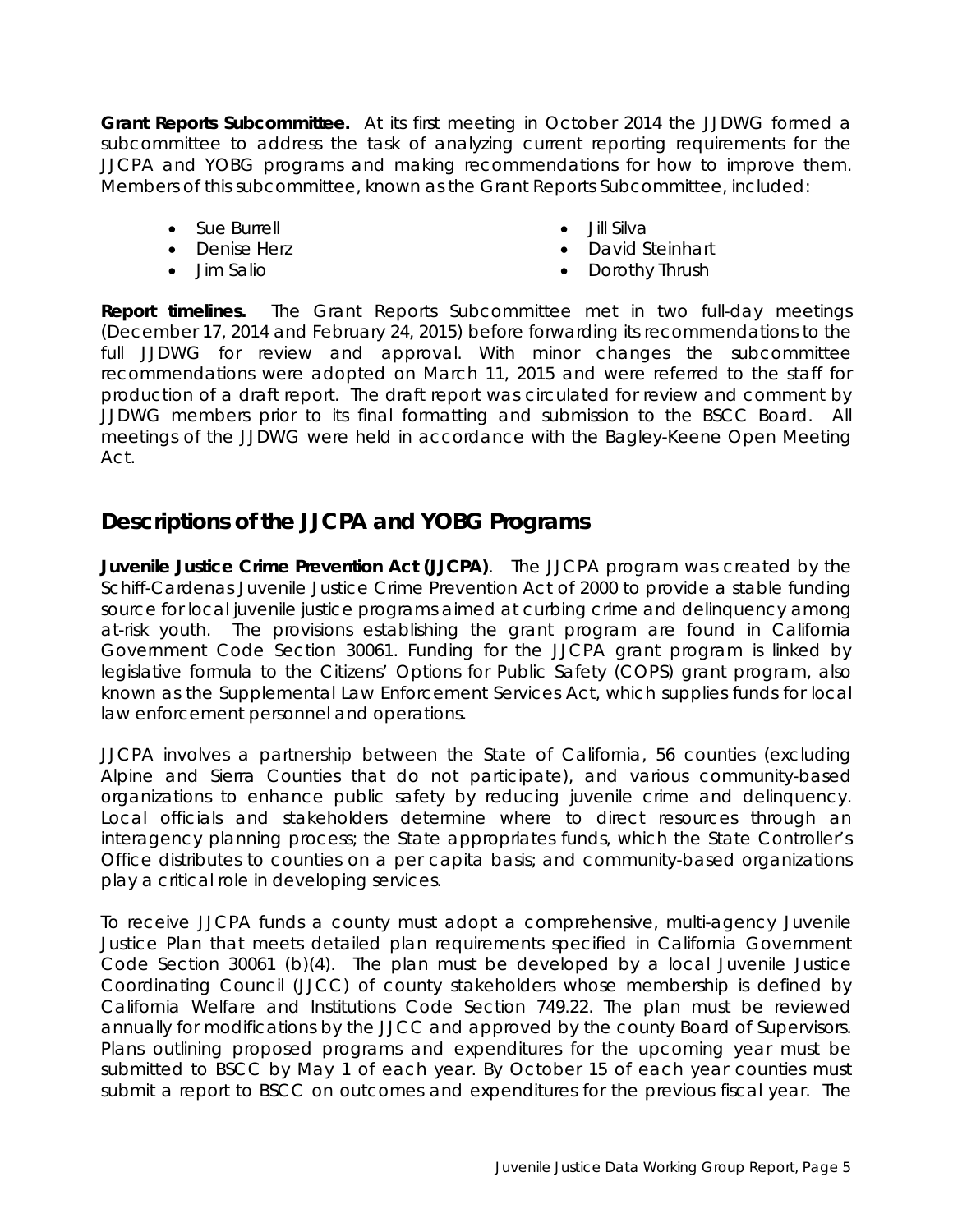statute lists specific data that must be included in these annual county reports covering program participant arrest, incarceration, probation violation and other outcomes listed in the California Government Code. These report requirements are addressed in further detail in later sections of this report.

**Youthful Offender Block Grant (YOBG)**. The YOBG program was established in 2007 by Senate Bill 81 as the state-local funding component of the California juvenile justice realignment reform that moved all non-violent youth from state correctional facilities (the Division of Juvenile Justice) to local care and control. The YOBG fund provisions are found in California Welfare and Institutions Code Sections 1951-56.

YOBG funds are made available annually to counties to support a range of custody and supervision strategies for juvenile offenders that were transferred to county control under SB 81. The amount of YOBG funds allocated to each county is based on a statutorily defined formula that gives equal weight to a county's juvenile population and the number of juvenile felony dispositions. YOBG supports the concept that public safety is enhanced by keeping juvenile offenders close to their families and communities.

Per the statute, "allocations from the Youthful Offender Block Grant Fund shall be used to enhance the capacity of county probation, mental health, drug and alcohol, and other county departments to provide appropriate rehabilitative and supervision services to youthful offenders subject [to the provisions of SB 81]." Based on this provision allowable uses of YOBG funds are very broad. Counties have discretion and flexibility on where and how to spend the funds, including placements, direct services and capacity building and maintenance activities (Welfare and Institutions Code Section 1951).

The reporting provisions of SB 81 were amended in 2009 by SBX4 13, which added specific reporting requirements for counties receiving YOBG funds (Welfare and Institutions Code, Section 1961(c)-(e)). An important feature of the 2009 amendments is the language at Section 1961(e), which permits the performance outcome measures listed in the statute to be modified by the Corrections Standards Authority (now, BSCC) if counties are substantially unable to provide the information needed to support the listed measures. As it turned out hardly any of the data supporting the outcome measures listed in the 2009 statute could feasibly be collected by counties, and an Executive Steering Committee of the Corrections Standards Authority (CSA) subsequently defaulted to the adoption of the admittedly inadequate YOBG reporting requirements and measures that are now being recommended for revision.

SBX4 13 (Statutes of 2009) established the following annual reporting cycle for counties: by May 1 of each year counties must submit an annual Juvenile Justice Development Plan to the BSCC containing their proposed expenditures for the upcoming fiscal year. Internally at BSCC these Development Plans are processed as Funding Applications by the counties. By October 1 of each year counties must submit to the BSCC a report of actual expenditures for the previous year. Also by October 1 of each year counties must report performance outcomes for a random sample of youth from the previous fiscal year.

In addition to these county reports that must be submitted to BSCC, the agency is required to compile and submit to the Governor and/or the Legislature annual state-level reports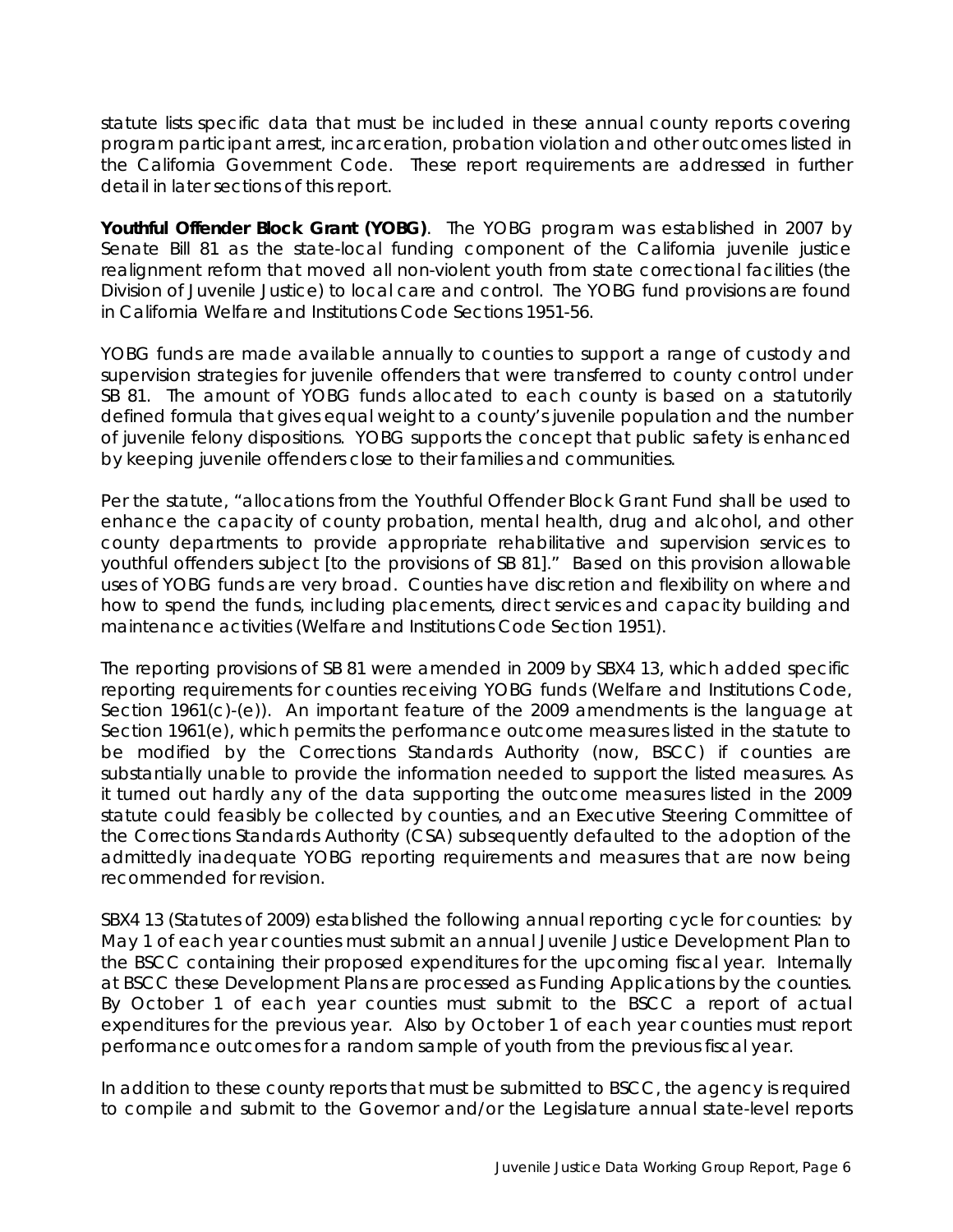summarizing the expenditures and outcomes in the previous cycle for each grant program. To date BSCC (and its predecessor, the CSA) have prepared and submitted separate annual reports for each grant program as required by law. One of the goals of the present effort is to identify options for consolidation, not only of the county reports that must be submitted to BSCC each October, but also of the annual reports that BSCC must prepare and submit to the Governor and the Legislature each year.

**JJCPA and YOBG funding.** Since inception both grant programs have been funded by annual appropriations of state funds to local county governments to support the programs and operations authorized by statute. In 2011 funds for these grants were rolled into a major state-local realignment plan that moved multiple state-funded operations and dollars into local realignment accounts. Since then funds for both the YOBG and JJCPA grant programs have been deposited annually by the state Controller in these countylevel public safety realignment accounts. Each county's share is determined by allocation formulas contained in the enabling statutes. For FY 2013-14 and 2014-15 the statewide annual JJCPA allocation was \$107 million, funded through a combination of vehicle license fee and sales tax revenues. The statewide YOBG allocation depends on annual sales tax receipts. The total YOBG allocation for FY 2013-14 was \$104.3 million, with an additional \$9.2 million in what are known as "growth" funds. For FY 2014-15 the total YOBG allocation, including growth funds, is estimated by the Department of Finance to rise to nearly \$130 million, depending on actual sales tax receipts during the calculation year.

# **Why are Changes to the Reporting Requirements Recommended?**

The BSCC and its constituent county stakeholders have long recognized the data collection and reporting limitations inherent in the JJCPA and YOBG programs. Reporting requirements were added to the year 2000 Juvenile Justice Crime Prevention Act without a great deal of analysis or forethought given to standard definitions or the outcome measures themselves. The YOBG data collection and reporting requirements, as listed in the 2009 amendments to SB 81 (SBX4 13), were quickly determined by the CSA Steering Committee charged with implementing them to be impossible to support with existing data capacity. This led to the adoption of surrogate YOBG outcome measures that have continued to draw criticism.

Meanwhile counties have continued to gather and report the statutorily required data, and the BSCC has continued to produce annual data summary reports knowing that neither program was producing adequate performance outcome data. County and state practitioners responsible for these grant reports came to see the reporting process as simply a grant compliance task rather than as an effort providing meaningful data and analysis that could support juvenile justice program evaluation or inform investment decisions and program improvements. Other factors have intervened to cast doubt on the value of the existing JJCPA and YOBG grant report criteria, including the advent of major juvenile justice and adult corrections realignment reforms, declining crime rates, reduced incarceration levels, improved data-collection technology, and the development of new practice models, including the widely-accepted emphasis on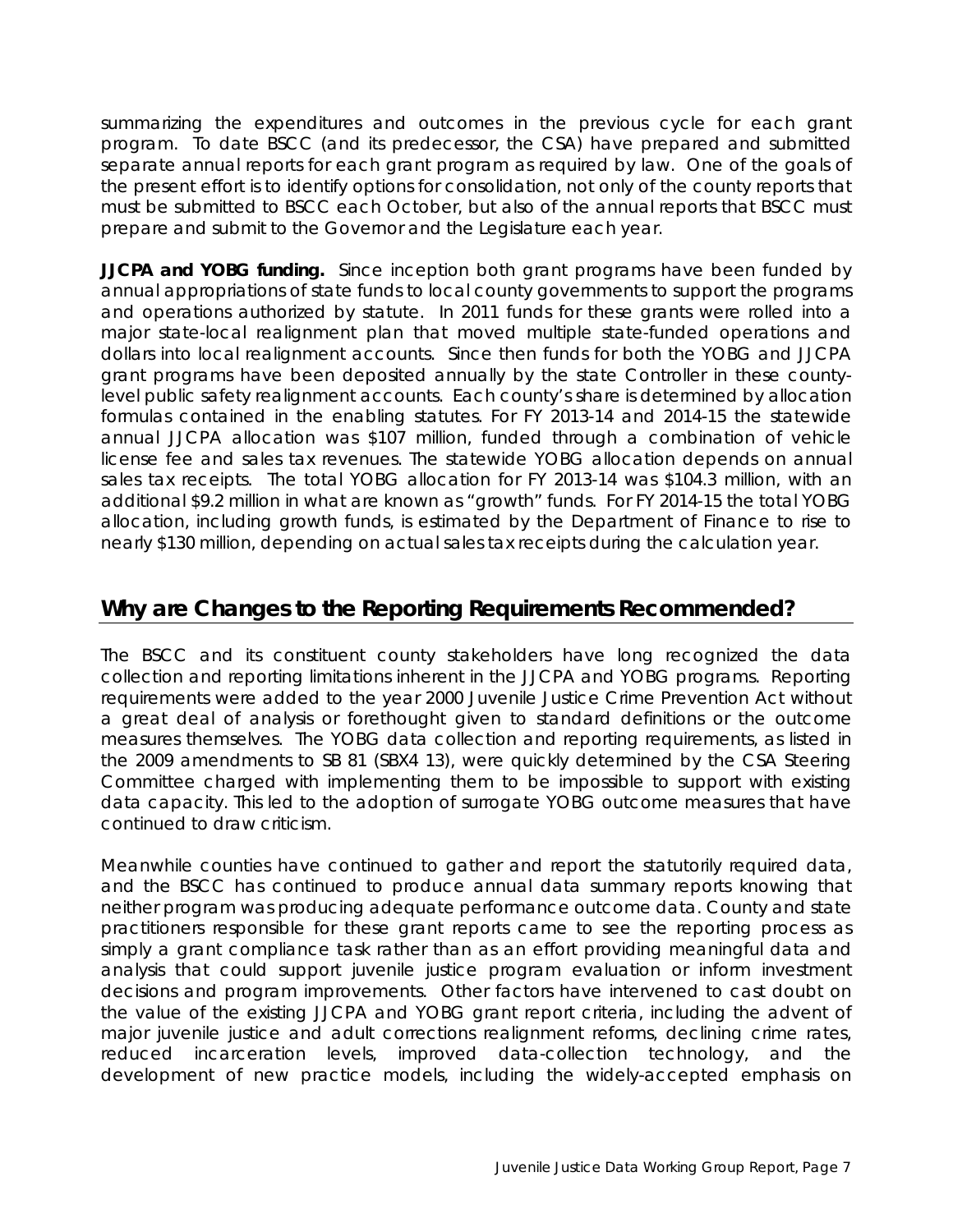evidence-based programming. All of these factors compel the present need to revisit and update the reporting structures for both grant programs.

**Concerns identified by the California State Auditor.** In 2012 the California State Auditor conducted an audit of the YOBG program. As directed by the Joint Legislative Audit Committee, the Auditor looked at a number of issues related to YOBG specifically and juvenile justice realignment in general. To conclude the audit, the Auditor produced a report titled *Juvenile Justice Realignment, Limited Information Prevents a Meaningful Assessment of Realignment's Effectiveness* (2012). The report was critical of the data collection and reporting methodology used for YOBG, calling it "flawed." Furthermore the report found that BSCC's efforts "focus primarily on the counties' use of block grant funds rather than on their juvenile justice systems as a whole," making it difficult to assess the impact of realignment.

The changes proposed herein by the JJDWG to streamline and consolidate reporting requirements for the JJCPA and YOBG programs are responsive to many of the concerns expressed in the state Auditor's YOBG report. For both grant programs, the recommended revisions are intended to provide more useful and relevant measures of grant impact, not only as to the implementation of the 2007 juvenile justice realignment reform, but also as to the overall performance of the California juvenile justice system across a wider array of relevant trends and outcomes.

**Consolidation and streamlining issues.** The statutory mandate for the JJDWG includes an instruction to consider how reports might be "streamlined and consolidated." Members of the working group spent a good deal of time addressing this concern, including consideration of the points summarized below:

- Both funding streams support similar community corrections programs and purposes. Both JJCPA and YOBG support alternative programming for youth involved in the juvenile justice system. Funding through JJCPA supports a continuum of responses to juvenile crime using a collaborative approach to implement swift, certain and graduated responses for at-risk and offender youth. Funding through YOBG supports local and community alternatives to state youthful offender custody (Division of Juvenile Justice).
- Many counties combine JJCPA, YOBG and other local funds to support individual programs, whether those programs are administered by a public agency (e.g., probation) or by a community-based service provider. With co-funding of the programs it is difficult to segregate youth served by a single grant or to attribute outcomes to a single grant source. This problem can potentially be overcome using a consolidated reporting system.
- Counties are using different definitions and different methodologies for preparing and submitting YOBG and JJCPA grant reports. For JJCPA most counties assess their progress by comparing the results for juveniles participating in a JJCPA program to a reference group. That reference group, however, varies from county to county, as some counties consider participants prior to entering a program, some consider prior program participants, and others consider juveniles comparable to those who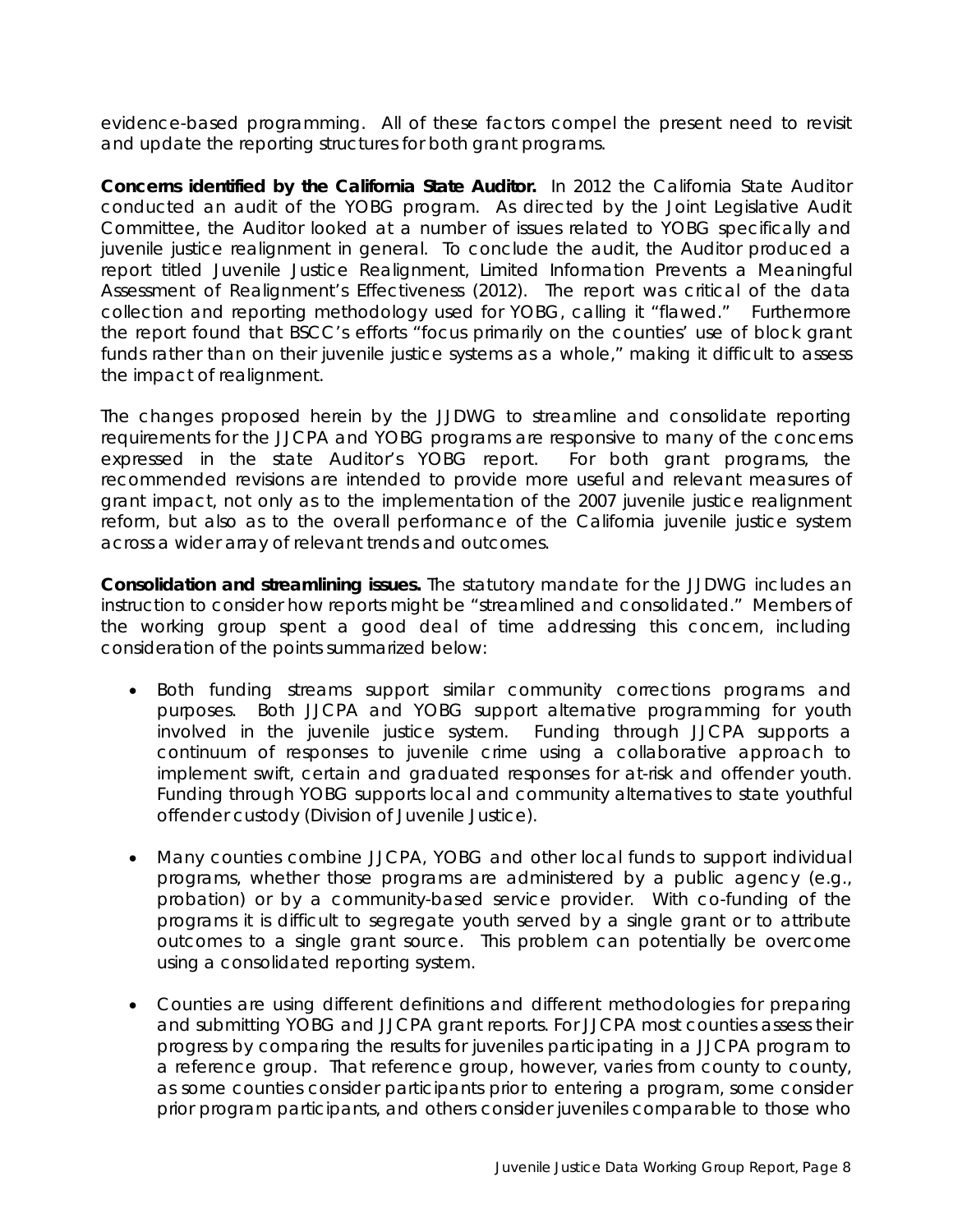received program services or some other external reference group. The length and timing of the evaluation periods for JJCPA vary from program to program as well. YOBG uses only a sample of juvenile offenders extracted from the Juvenile Court and Probation Statistical System (JCPSS). For the 2013-14 reporting period the study sample was 1,156 out of the study population of 11,457 (i.e., all juveniles in the JCPSS database with felony adjudications between July 1, 2012 and June 30, 2013).

Forcing counties to use entirely different methodologies to track and report outcomes for grant programs that serve similar purposes and overlapping caseload is inefficient and involves duplication of effort.

• Under today's requirements BSCC essentially must double its workload to process plans and reports required by current law for both the YOBG and JJCPA grants. To the extent that plans and reports can be combined or consolidated without sacrificing meaningful data collection, BSCC can perform grant administrative operations more efficiently with the added benefit that BSCC staff can devote a greater share of its effort to providing technical assistance to counties and working directly with county stakeholders to improve the overall quality and utility of their grant related plans and reports.

The statutory goal of consolidating and streamlining reports is qualified by the instruction that proposed revisions must not "sacrifice meaningful data collection." While working toward consolidation, members of the JJDWG also acknowledge important differences in the two grant programs that are embedded in their statutes. Some of the key differences between the grant programs are:

- JJCPA is intended to fund a range of youth crime prevention and intervention programs and strategies linked to a countywide juvenile justice plan. YOBG is oriented mainly around the implementation of 2007 juvenile justice realignment (SB 81), reform that shifted juveniles from state custody (at the Division of Juvenile Justice) to local control.
- JJCPA funds are allocated by a Juvenile Justice Coordinating Council (JJCC) of local stakeholders whose membership is designated by statute, whereas local YOBG spending decisions are made mainly by the local probation department with Board of Supervisor approval.
- JJCPA funds may not be used to supplant other local programs or funds. YOBG does not have an anti-supplantation requirement.
- Other critical differences between the two grant programs are identified in the YOBG/JJCPA grant requirement comparison table developed by the Working Group and attached in Appendix A.

In short, while working toward the goals of consolidating and streamlining grant reports, it is not the intent nor is it the charge of the JJDWG to redefine or to merge theses distinct funds into a single grant program. Further blending of the grant programs would be a policy matter properly addressed by the state Legislature.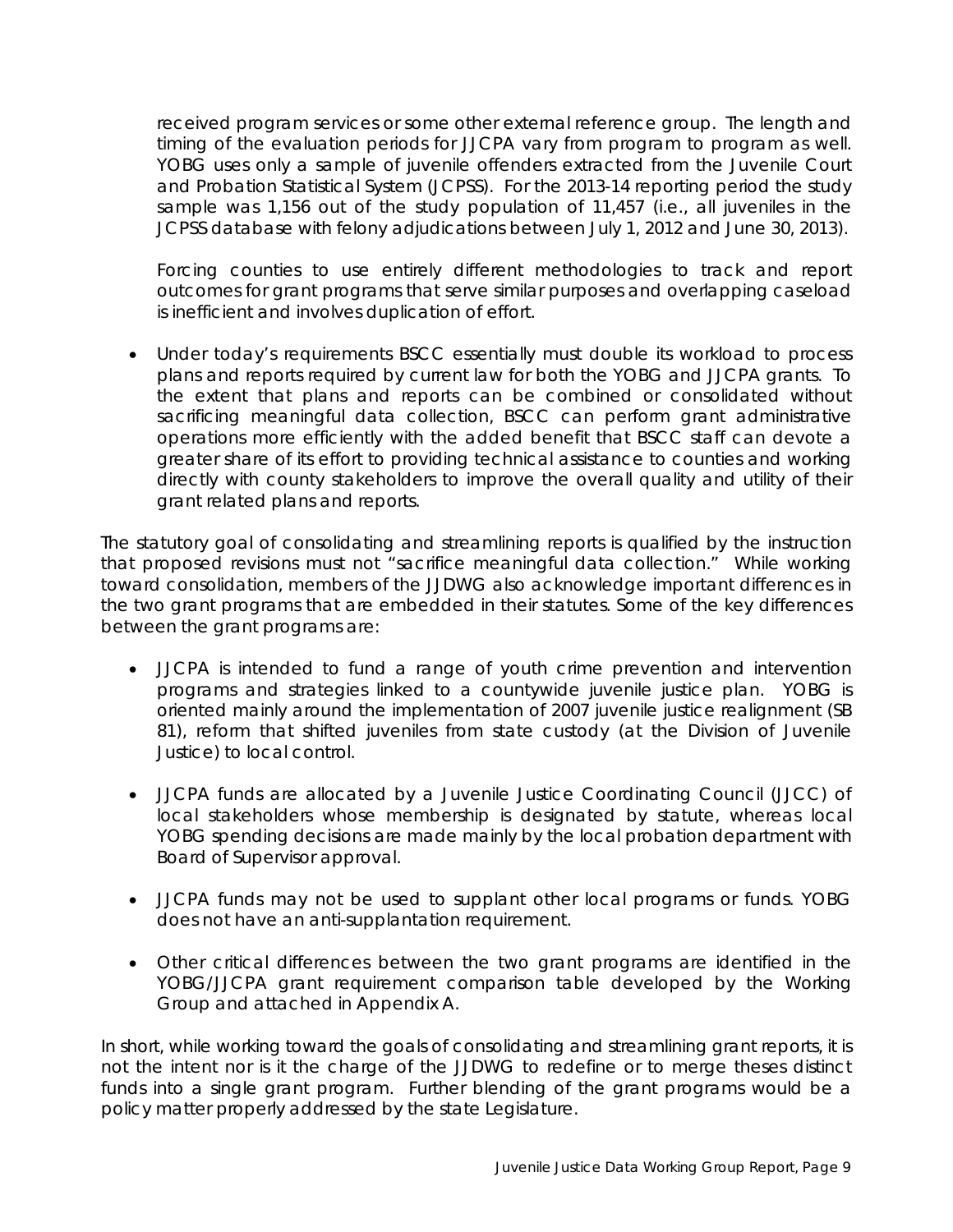# **JJDWG Grant Report Guiding Principles**

To help guide the process of recommending revised performance and reporting measures the Grant Reports Subcommittee in its first meeting adopted a set of principles of revision to inform the development of the proposed changes. Those principles were then adopted by the full JJDWG at its January meeting and are listed in the following table:

#### **Juvenile Justice Data Working Group: Guiding Principles**

- *Outcome measures for both funding streams should better reflect overall juvenile justice system performance.*
- *Revised outcome measures for both funding streams should be the same or similar, to the extent possible.*
- *Outcome measures and reports should capture information that is useful for the management of local juvenile populations and programs.*
- *Outcomes should be measured using standardized statewide definitions.*
- *Revised outcome measures should take into account legislative/policy changes and juvenile justice trends that have taken effect since program inception.*
- *Outcome reports may be the same, but expenditures for YOBG and JJCPA must be accounted for separately.*
- *Consistent with any decisions made by the full JJDWG, reporting requirements should include youth wellness or success measures.*

# **Recommended Changes to the Reporting Requirements**

**Overview.** The reporting changes recommended by the JJDWG, if adopted, will significantly alter the approach taken by state and local agencies to administer and evaluate the JJCPA and YOBG grant programs. The Grant Reports Subcommittee, early in its deliberations, recognized the flaws, disparities and limited utility of current reporting requirements in both grant programs. The Subcommittee acknowledged a present need for a fundamental reconfiguration of report requirements—one that involved discarding many of the program-specific outcome measures that are currently locked into the statutory structures of each grant.

In lieu of the existing measures considered outdated or not useful the Grant Reports Subcommittee has recommended that grant reports be refocused on broader county juvenile crime and outcome trend measures considered to be more useful and relevant indicators of program and investment success. Specific program-level outcomes will continue to be tracked and reported by counties, but going forward this will be done according to a local evaluation plan that takes into account the unique features, client base and service goals of each funded program. The recommended changes in reports –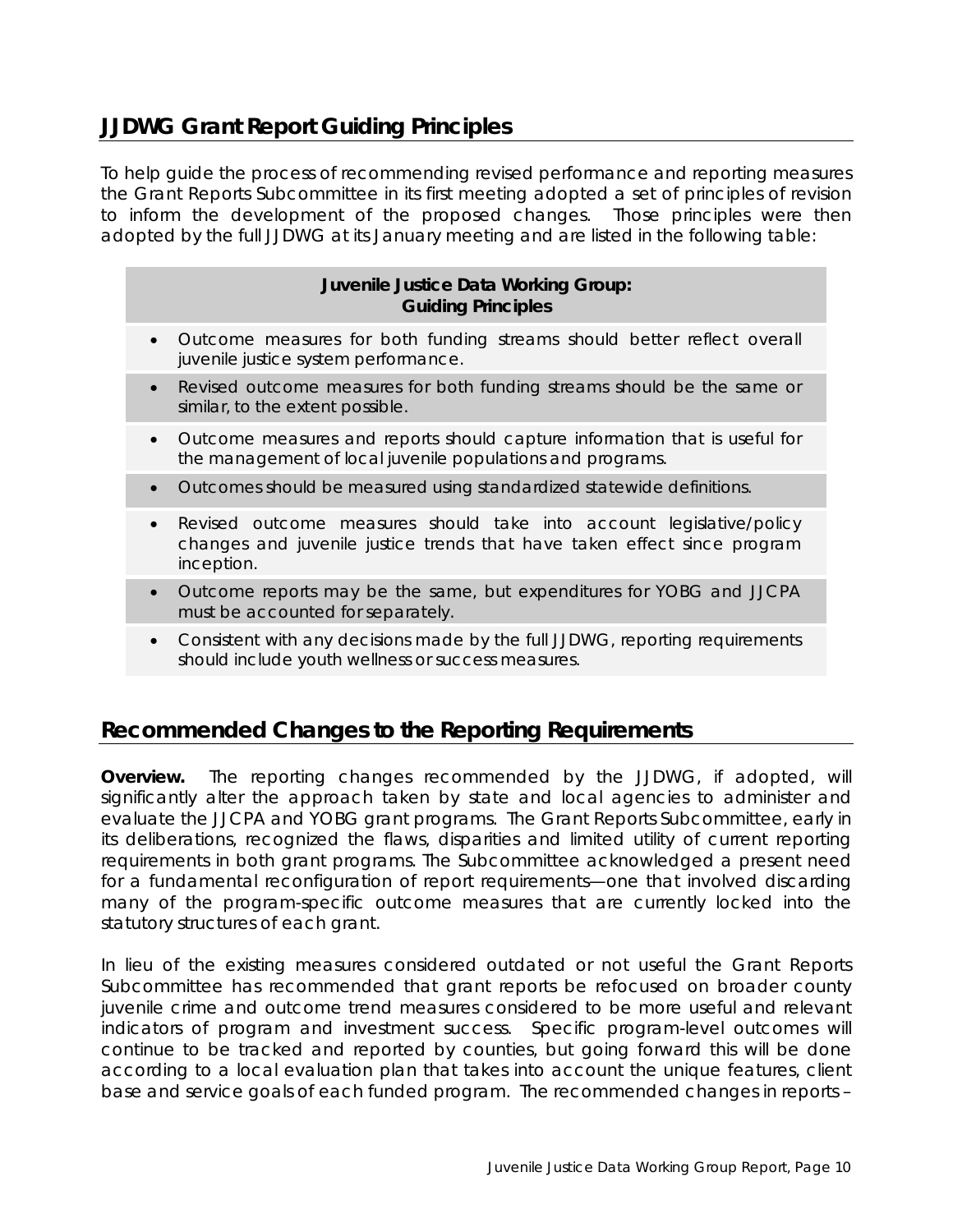as to timing, format and content – are summarized in this section. The following section describes the rationale for the changes recommended – describing what was viewed as problematic about the current requirements and how the recommended changes serve as solutions to the problems identified.

**Anticipated statutory changes.** The changes recommended in this report, if adopted and implemented, will require some changes in the statutory language and requirements for both JJCPA and YOBG plans and reports. The anticipated statutory changes will, in the main, be limited to the adjustments pertaining to the data elements to be reported and to the proposed consolidation of plans and reports and their respective submission dates. Depending on BSCC Board action and the legislative time table, these statutory changes conceivably could be adopted in time to be effective for YOBG and JJCPA plans and reports beginning with the FY 2016-17 plans due in May 2016.

#### **Recommendations in Detail**

Below, we present our recommendations in three main areas:

- **Table A.** County annual plans and applications submitted to BSCC
- **Table B.** County annual reports on grant expenditures and outcomes submitted to BSCC
- **Table C.** BSCC annual reports submitted to the Legislature summarizing expenditures and outcomes statewide

The recommendations are presented in the form of tables for each of these three areas and compare present requirements (left side) with the recommended modifications (right side). Below each comparison table you will find a list of points or comments providing additional detail or guidance on the recommendation made.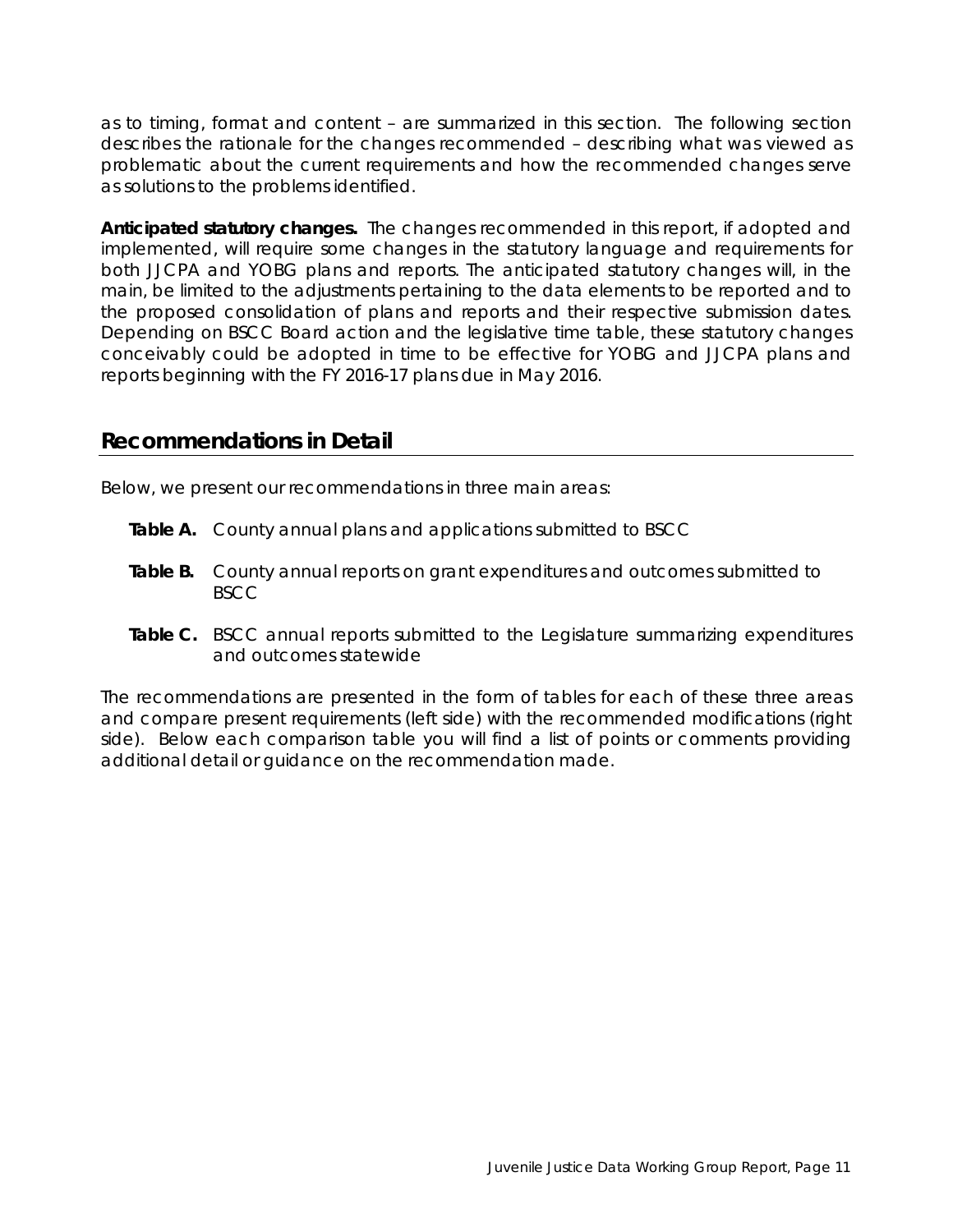#### **Table A.**

**County Annual Plans:** *Counties will submit one consolidated annual plan to BSCC for both YOBG and JJPCPA grant programs.*

| <b>Current Requirement</b>                                                                                                                                                                                                                                                                                                                                                                                                                                                                 | Change Proposed by JJDWG                                                                                                                                                                                                                                                                                                                                                                                                                                                            |  |
|--------------------------------------------------------------------------------------------------------------------------------------------------------------------------------------------------------------------------------------------------------------------------------------------------------------------------------------------------------------------------------------------------------------------------------------------------------------------------------------------|-------------------------------------------------------------------------------------------------------------------------------------------------------------------------------------------------------------------------------------------------------------------------------------------------------------------------------------------------------------------------------------------------------------------------------------------------------------------------------------|--|
| Annually, all 58 counties required<br>submit two separate plans:<br>For JJCPA: A funding application<br>$\circ$<br>along with an update to the<br>county's 2000 Juvenile Justice<br>Local Action Plan (developed by<br>the Juvenile Justice Coordinating<br>Council).<br>(Note: Historically, Alpine and Sierra do<br>not participate in JJCPA.)<br>o For YOBG: A funding application,<br>also known as a Juvenile Justice<br>Development Plan (developed<br>by the Probation Department). | Annually, counties will be required to<br>submit one streamlined,<br>comprehensive plan to cover both<br>programs. The consolidated plan<br>must:<br>Identify and describe programs<br>O<br>or system enhancements to be<br>funded;<br>Define expected outcomes for<br>$\circ$<br>those programs or system<br>enhancements;<br>Include their own data collection<br>$\circ$<br>and evaluation plan for the<br>programs and other system<br>enhancements supported by the<br>grants. |  |
| Each plan must include planned                                                                                                                                                                                                                                                                                                                                                                                                                                                             | Counties will not be required to                                                                                                                                                                                                                                                                                                                                                                                                                                                    |  |
| expenditure information, including a                                                                                                                                                                                                                                                                                                                                                                                                                                                       | $\bullet$                                                                                                                                                                                                                                                                                                                                                                                                                                                                           |  |
| detailed budget to describe how                                                                                                                                                                                                                                                                                                                                                                                                                                                            | include expenditure or budget                                                                                                                                                                                                                                                                                                                                                                                                                                                       |  |
| the department plans to spend                                                                                                                                                                                                                                                                                                                                                                                                                                                              | information, since allocations are not                                                                                                                                                                                                                                                                                                                                                                                                                                              |  |
| <b>JJCPA and YOBG funds.</b>                                                                                                                                                                                                                                                                                                                                                                                                                                                               | known at time of plan submission.                                                                                                                                                                                                                                                                                                                                                                                                                                                   |  |
| BSCC must review and approve 114                                                                                                                                                                                                                                                                                                                                                                                                                                                           | BSCC will continue to review the 58                                                                                                                                                                                                                                                                                                                                                                                                                                                 |  |
| plans.                                                                                                                                                                                                                                                                                                                                                                                                                                                                                     | consolidated plans.                                                                                                                                                                                                                                                                                                                                                                                                                                                                 |  |

Comments on recommended revisions to annual plans:

1. The proposed changes in BSCC plan submission requirements will not change the existing statutory requirements underlying the local development of these plans. Specifically, the role of the Juvenile Justice Coordinating Council is retained as presently outlined in the JJCPA enabling legislation. Thus counties still are subject to existing requirements related to updating, modifying and approving their JJCPA juvenile justice plans and to statutory requirements for local development, modification and BSCC approval of the YOBG plan.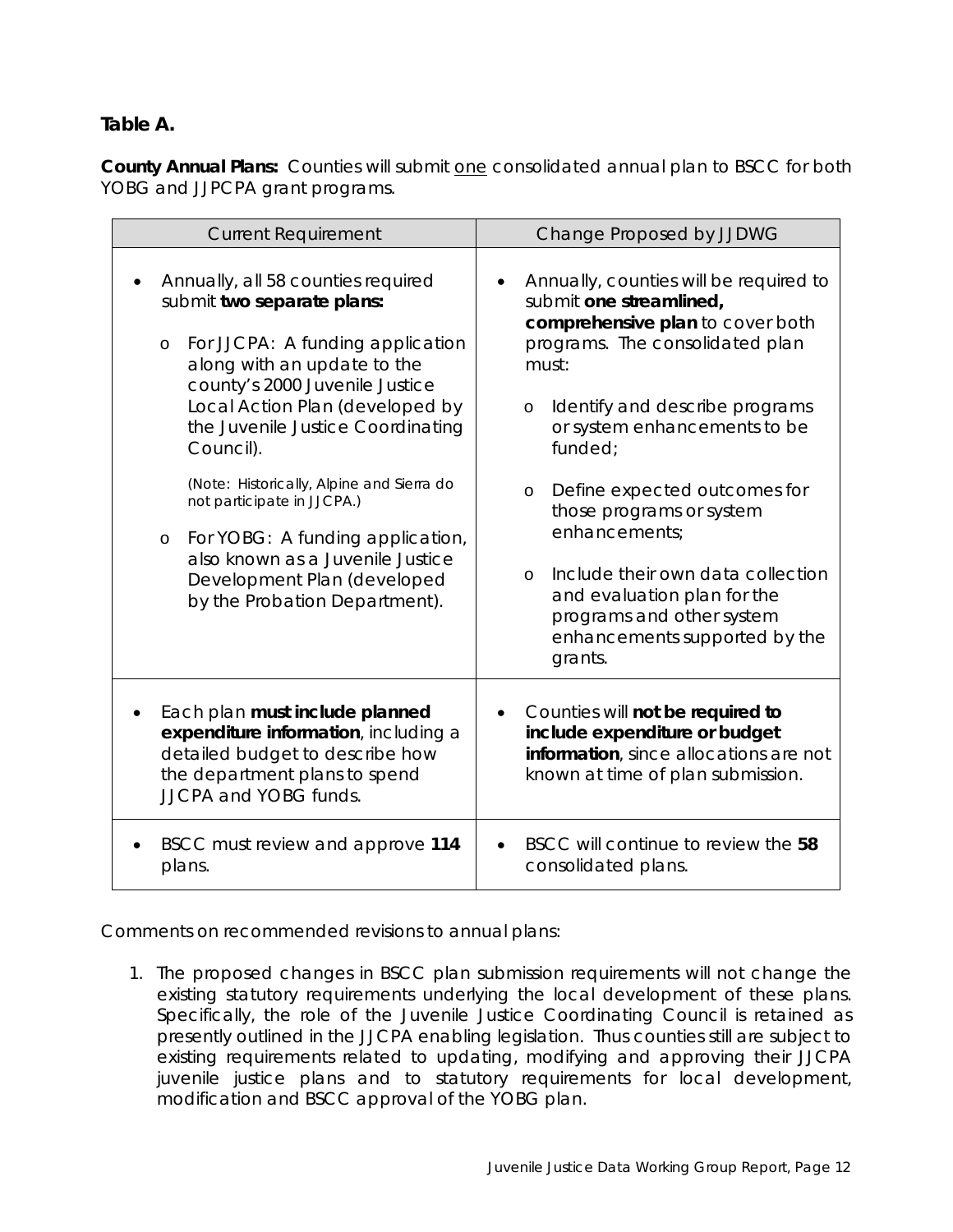2. The new evaluation component requires that, going forward, counties must include in their annual plans an evaluation plan for each program proposed to be funded. In this mode counties will design and specify their own program-specific outcome measures for funded programs. This approach resolves the current problem of attempting to force one-size-fits-all outcome measures on programs and client groups that may best be evaluated using tailored program criteria. BSCC will provide guidance on what constitutes a program and what level of evaluation planning must be described in the annual plans submitted to BSCC.

In addition county evaluation plans will be required to include a method for describing outcomes related to YOBG or JJCPA expenditures on non-program system enhancements; in this regard counties will be able to use system-wide trend data. BSCC will provide additional guidance to counties on meeting this evaluation component.

- 3. BSCC will devise the forms and provide counties with other submission instructions for consolidated plans.
- 4. The plan due date will remain May 1. Plans will continue to be submitted to cover fiscal year programming and expenditures.

#### **Table B.**

**County Annual Reports:** *Counties will be required to submit one consolidated annual report of expenditures and outcomes covering both JJCPA and YOBG.*

| <b>Current Requirements</b>                                                         | Change Proposed by JJDWG                                                                                                                        |  |
|-------------------------------------------------------------------------------------|-------------------------------------------------------------------------------------------------------------------------------------------------|--|
| All counties must submit two separate<br>annual reports: one for JJCPA and<br>YOBG. | Counties will submit one<br>$\bullet$<br>consolidated annual report to cover<br>both programs.                                                  |  |
| (Note: Historically, Alpine and Sierra do not<br>participate in JJCPA.)             |                                                                                                                                                 |  |
| All counties must submit separate<br>expenditure reports for each<br>program.       | Within the consolidated report<br>$\bullet$<br>format counties still must provide<br>annual expenditure data separated<br>out for each program. |  |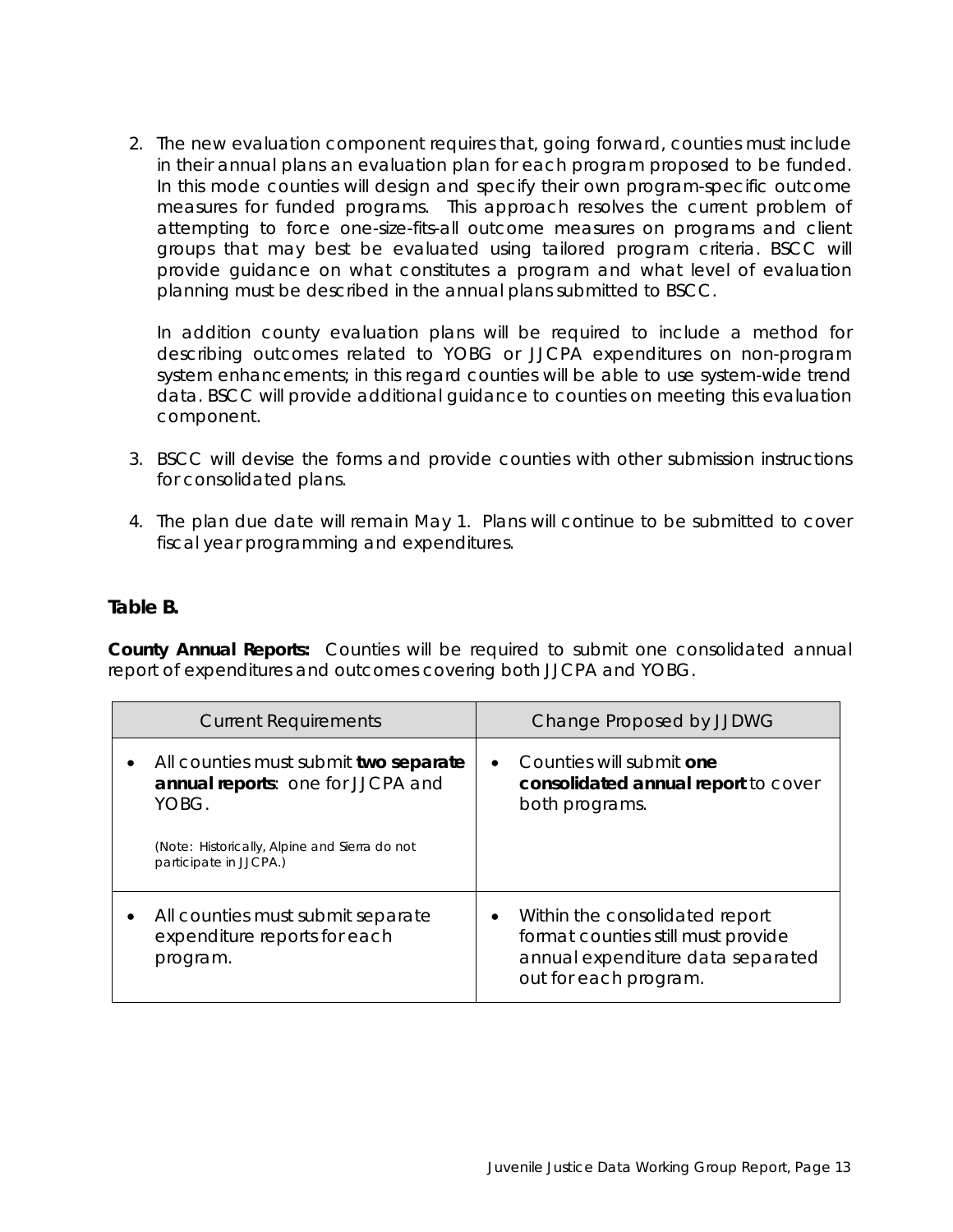| <b>Current Requirements</b>                                                                                                                                                                                                                                                                                                                                                                                                                                                                                                                                                                                                                                                                                                                                                                                                                                                           | Change Proposed by JJDWG                                                                                                                                                                                                                                                                                                                                                                                                                                                                                                                                                                                                                                                                                                                                                                                                                                                                          |  |
|---------------------------------------------------------------------------------------------------------------------------------------------------------------------------------------------------------------------------------------------------------------------------------------------------------------------------------------------------------------------------------------------------------------------------------------------------------------------------------------------------------------------------------------------------------------------------------------------------------------------------------------------------------------------------------------------------------------------------------------------------------------------------------------------------------------------------------------------------------------------------------------|---------------------------------------------------------------------------------------------------------------------------------------------------------------------------------------------------------------------------------------------------------------------------------------------------------------------------------------------------------------------------------------------------------------------------------------------------------------------------------------------------------------------------------------------------------------------------------------------------------------------------------------------------------------------------------------------------------------------------------------------------------------------------------------------------------------------------------------------------------------------------------------------------|--|
| For JJCPA, counties must report the<br>following outcome data (only for<br>juveniles participating in JJCPA<br>funded programs):<br>Arrest rate<br>$\circ$<br>Incarceration rate<br>$\circ$<br>Probation violation rate<br>$\circ$<br>Rate of successful completion of<br>O<br>probation<br>Rate of successful completion of<br>O<br>restitution<br>Rate of successful completion of<br>O<br>community service<br>For YOBG, counties must report the<br>following outcome data (for only a<br>relatively small sample group):<br>School enrollment during the year<br>O<br>School enrollment at year end<br>$\circ$<br>Graduation during the year<br>O<br>New felony adjudication during the<br>$\circ$<br>year<br>New felony conviction during the<br>O<br>year<br>On probation during the year<br>O<br>On probation at year end<br>$\circ$<br>Committed to DJJ during the year<br>O | Counties will no longer be required<br>$\bullet$<br>to submit separate, program-specific<br>outcome reporting.<br>Instead, all counties will be required<br>to report on system-level data for<br>all juveniles (disaggregated by<br>race/ethnicity, age and gender):<br>Arrests (F/M*): Number & Rate<br>$\circ$<br><b>Diversion Rate</b><br>$\circ$<br>Probation<br>٠<br>Court<br>٠<br>Petitions Filed (F/M):<br>$\circ$<br>Number & Rate<br>Sustained WIC 602 Petitions (F/M):<br>$\circ$<br>Number & Rate<br>Placements: Number & Rate<br>$\circ$<br>Incarcerations: Number & Rate<br>$\circ$<br>Juvenile Hall<br>٠<br>Camp/Ranch<br>Division of Juvenile Justice<br>Subsequent Petition**: Number &<br>$\circ$<br>Rate<br><b>New Law Violation</b><br>Probation Violation<br>*F/M: Felony/Misdemeanor<br>** To be considered as an indicator of<br>"recidivism" for purposes of this report. |  |
| No specific evaluation plans are<br>required.<br>BSCC must review and approve up                                                                                                                                                                                                                                                                                                                                                                                                                                                                                                                                                                                                                                                                                                                                                                                                      | In addition to the system-level data,<br>the consolidated reports must<br>contain:<br>A description of how the programs<br>O<br>funded through YOBG and JJCPA<br>have contributed to or influenced<br>the system wide trends reported<br>above.<br>A description of evaluation<br>$\circ$<br>outcomes, tied to the programs<br>and system enhancements<br>outlined in the plans, as developed<br>by the counties.<br>BSCC will continue to review and                                                                                                                                                                                                                                                                                                                                                                                                                                             |  |
| to 114 annual reports.                                                                                                                                                                                                                                                                                                                                                                                                                                                                                                                                                                                                                                                                                                                                                                                                                                                                | approve the 58 consolidated<br>reports.                                                                                                                                                                                                                                                                                                                                                                                                                                                                                                                                                                                                                                                                                                                                                                                                                                                           |  |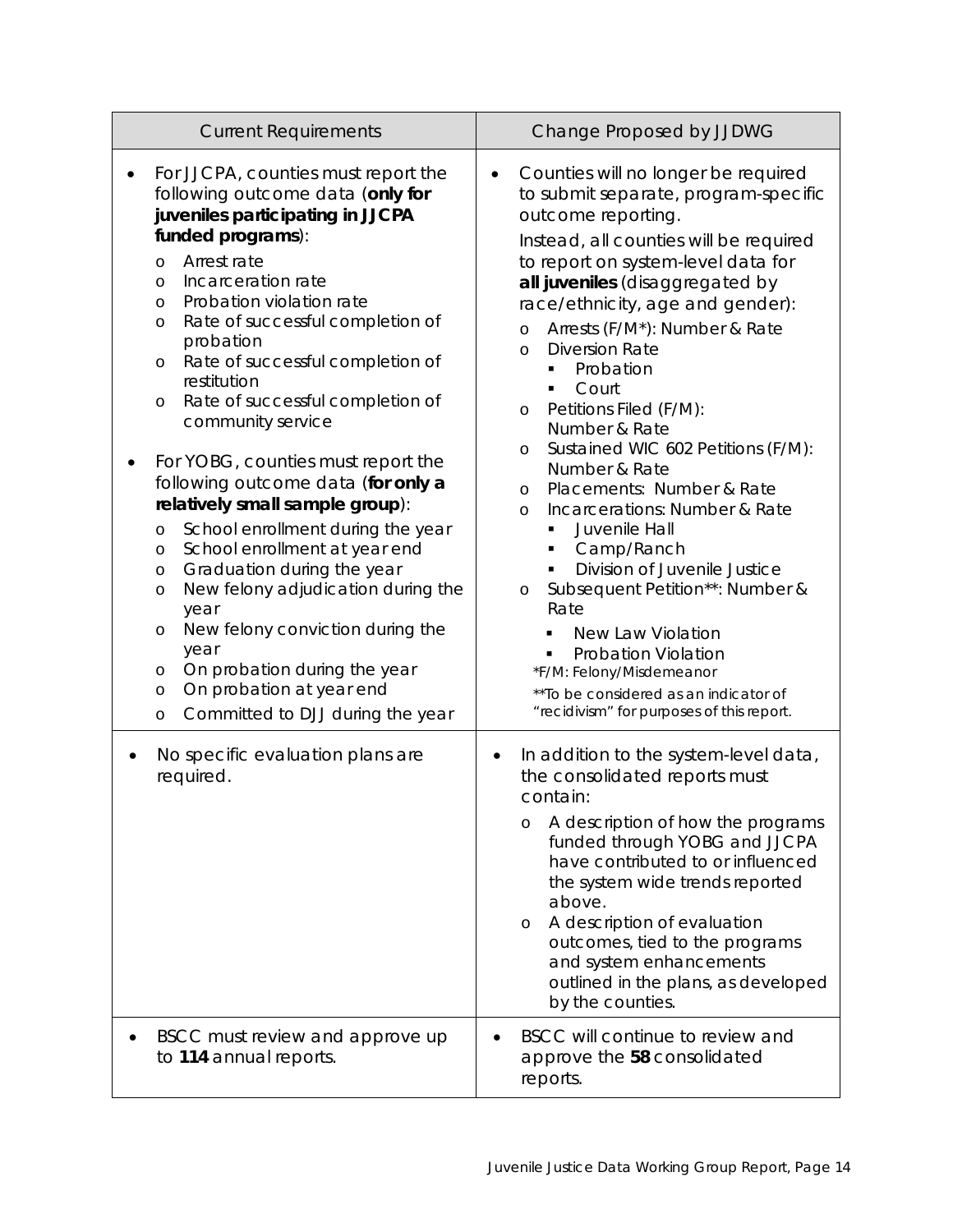Comments on annual, consolidated county reports to BSCC:

1. The most notable change here, other than the consolidation of reports itself, is the elimination of the program-specific outcome data in favor of data that will now be reported on system-wide county juvenile justice trends and outcomes. The inadequacies and limitations of the program-specific outcome measures now contained in legislation and BSCC reporting mandates are explained at multiple points in this report.

The JJDWG is persuaded that more reliable and meaningful information on overall juvenile justice system performance, including the impact of grant-funded programs, can be provided by reports on the system-level data points listed in the table above. These data are readily available to counties using data submitted and compiled on California Department of Justice (DOJ) data banks (see point number 4 below). The new "trend line" approach to tracking county juvenile justice system outcomes will allow for consistent analysis and review of county-level results. BSCC will provide further instructions to counties on the trend data to be included in annual reports and how it may best be accessed or obtained from local or state sources.

- 2. The general trend data now to be reported by all counties is slated to be disaggregated by race/ethnicity, age and gender. BSCC will provide guidance to counties on exactly how disaggregation of these specific data elements is to be reported based on available data.
- 3. Program level outcomes must also be reported, but in the revised scheme programspecific outcomes will be reported by counties based on an evaluation plan the county devises for each YOBG- or JJCPA-funded program. This will open the door to more accurate, reliable and useful program-specific data that can be used to assess program performance and outcomes and to inform program-level modifications over time. BSCC will assist counties in the design and submission of program-specific evaluation reports that are to be submitted in compliance with this change.
- 4. The proposed changes assume the elimination of the online reporting system used for JJCPA. Counties will submit the consolidated, system-level data points in Excel spreadsheets. It is important to note that, with the exception of arrest data, counties will use data they already submit to the Juvenile Court and Probation Statistical System (JCPSS) administered by the DOJ. There will be no duplicate reporting. Once counties receive their summary JCPSS data back from the DOJ each year they will verify the data, disaggregate it by race/ethnicity, age and gender, and then submit it to the BSCC. Arrest data is captured in the Monthly Arrest and Citation Register (MACR) also administered by DOJ. MACR contains data submitted by all arresting agencies in the state. BSCC will establish an agreement with DOJ to facilitate the annual exchange of this data.
- 5. The JJDWG has adopted a goal of collecting relevant recidivism data on juvenile justice programs and clients, but given the limitations of current data system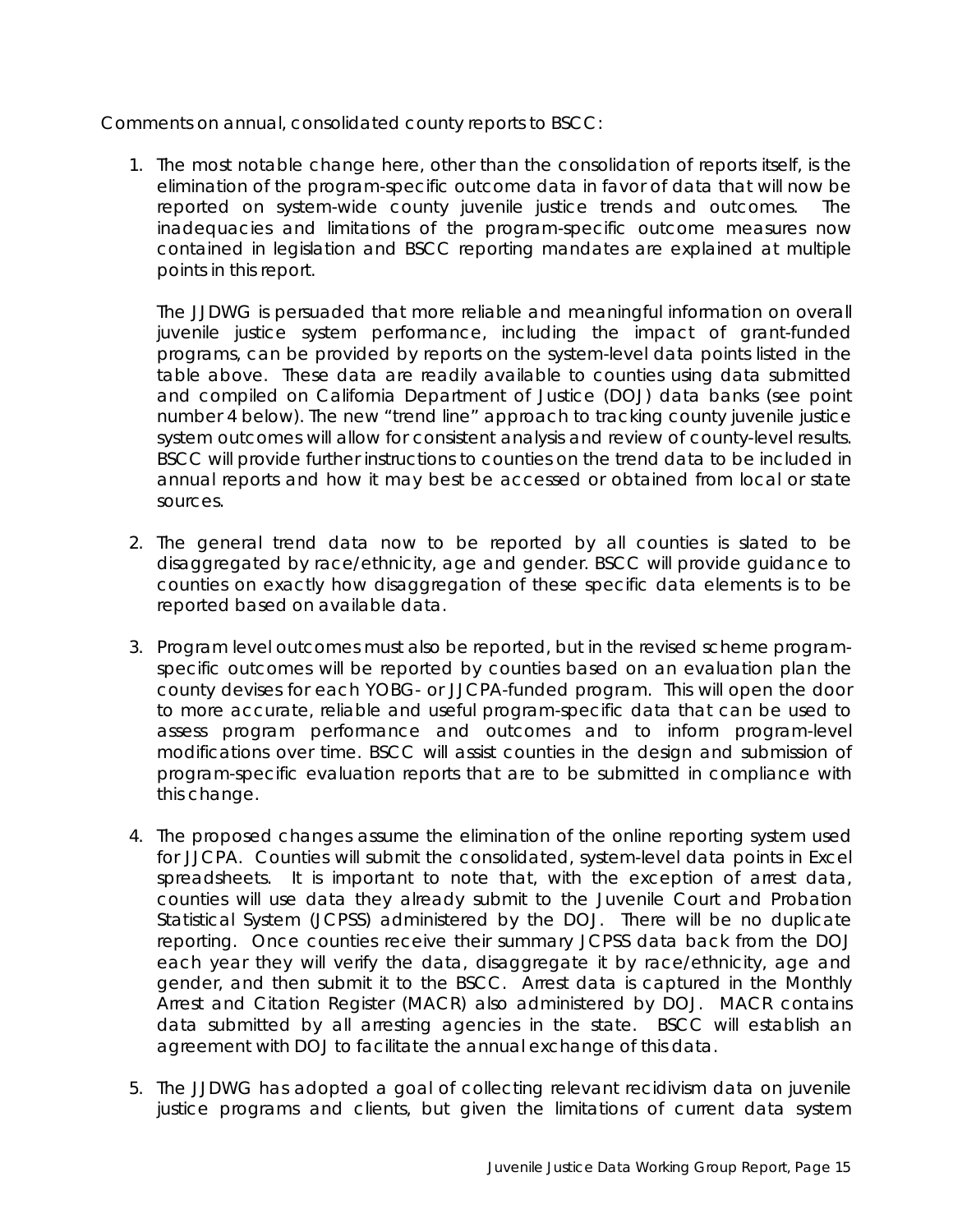technology the JJDWG has elected to defer recommending or imposing any standard requirement that counties must collect and report juvenile recidivism data in YOBG and JJCPA reports.

Adding data-collection capacity at the state and local level capable of supporting standardized recidivism reports is a challenge currently being considered by the JJDWG in the wider context of juvenile justice data system reforms that will be addressed in its 2016 report to the Legislature. For the present county JJCPA and YOBG outcome reports will include the available JCPSS data on subsequent petitions as a surrogate measure of recidivism. Further comments on recidivism data collection and reporting are found in a separate section below.

- 6. Detailed expenditure reports will continue to be required using report formats to be provided by BSCC.
- 7. BSCC will continue in an oversight and reporting role, to include:
	- Review and feedback on both Annual Plans and Annual Reports of Expenditures and Outcomes, as submitted by the counties.
	- Site visits, periodic desk audits and technical assistance to the counties as needed.
	- The submission of one consolidated Annual Report to the Legislature.

#### **Table C.**

**BSCC Annual Reports to the Legislature:** *In the future these annual reports will be combined into a single and consolidated report to the Legislature.*

| <b>Current Requirement</b>                                                                                                                                                                                                     | Change Proposed by JJDWG                                                                                                                                                                                                        |  |
|--------------------------------------------------------------------------------------------------------------------------------------------------------------------------------------------------------------------------------|---------------------------------------------------------------------------------------------------------------------------------------------------------------------------------------------------------------------------------|--|
| BSCC must submit two annual<br>reports to the Legislature: one for<br>JJCPA and one for YOBG.                                                                                                                                  | BSCC will submit one consolidated<br>annual report to the Legislature<br>assessing both programs.                                                                                                                               |  |
| For YOBG, BSCC draws conclusions<br>based on data that represents only<br>5 percent of juveniles statewide,<br>using a methodology that attempts<br>to separate the funding streams and<br>tie juveniles to specific programs. | The report will summarize program-<br>specific and system-level outcomes<br>from each county. For YOBG,<br>system-wide outcomes will<br>incorporate data for the entire<br>juvenile justice population rather<br>than a sample. |  |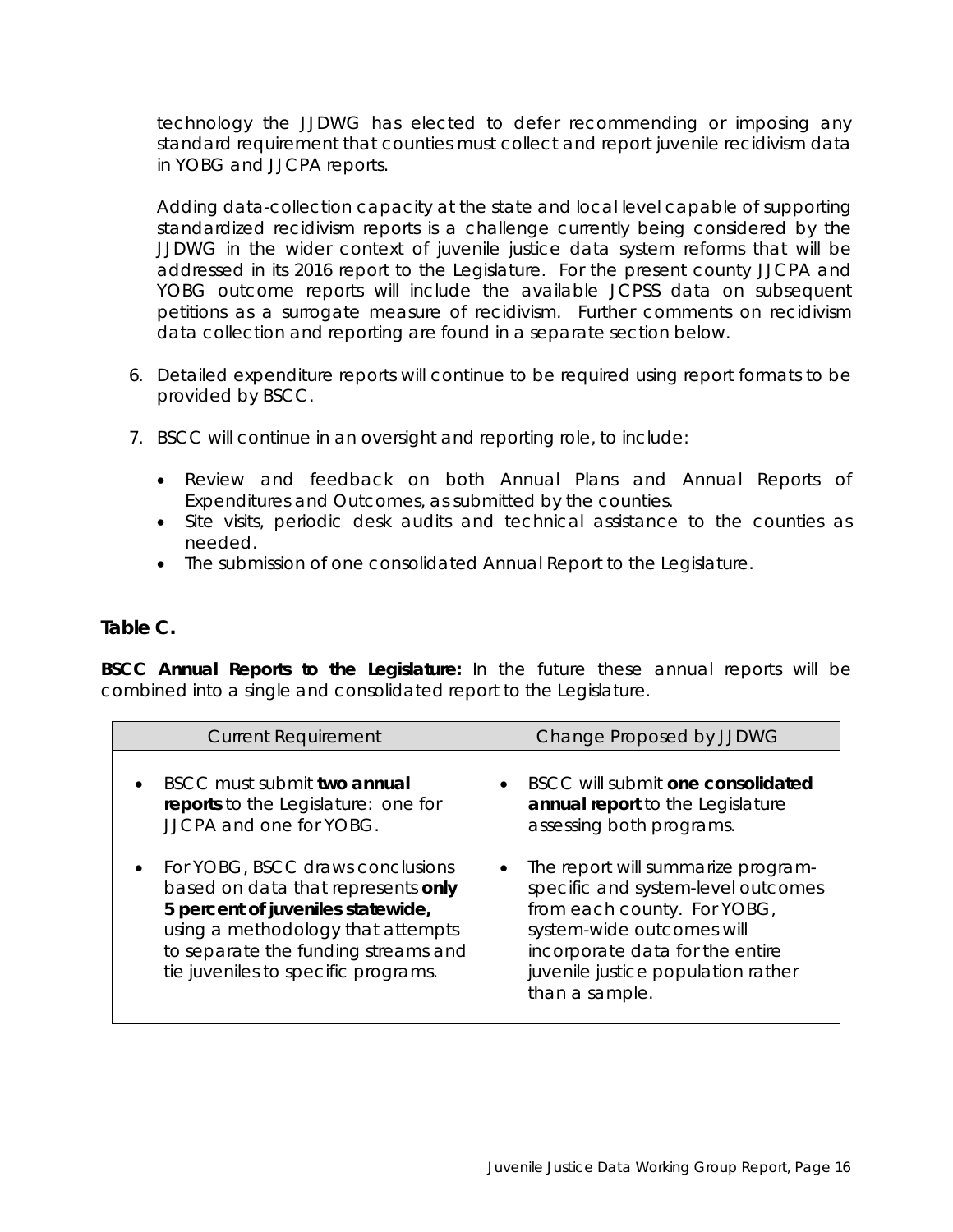Comments on the consolidated annual report:

The annual reports will seek to provide a statewide summary on the annual trend data now being reported by each county. To the extent possible the annual reports will also summarize the programs and program-specific outcome data that are reported by counties in accordance with the county-level evaluation designs and plans for each grant-funded program. Annual reports will continue to document expenditures of YOBG and JJCPA grant funds.

#### **Rationale behind Proposed Changes**

Underlying the discussion around revised reporting requirements is the recognition that current outcome measures for both grant programs do not accurately reflect different county programs or needs and are of limited utility in evaluating program performance. The substitution of general and system-wide juvenile justice trend data for programspecific outcome data is expected to generate discussion and reaction from county and other stakeholder groups that are interested or involved in YOBG and JJCPA grant programs. The changes recommended in this report, including the modifications to outcome measures, were carefully considered and weighed against alternative proposals and options by the JJDWG. Some of the considerations taken into account by the JJDWG as it moved toward the recommendations of this report are cited below:

• **Existing data elements and performance outcomes required for both JJCPA and YOBG lack value or utility as meaningful measures of youth or system performance or success.** Members of the JJDWG carefully reviewed the performance outcomes reports required under the current system. There was unanimous agreement that the outcomes tracked under current requirements—aside from collection reliability concerns—are of limited value as measures of juvenile justice program performance. For example, JJCPA reports counting completion of community service or violations of probation were viewed as revealing little about whether youth in grant-funded programs are doing better, or about the quality or crime reduction impact of those programs. All in all, using currently supplied grant report data, no coherent picture of progress or juvenile justice system performance could be constructed, leaving program planners and policymakers without the information needed to assess the impact of grant funding on system-wide results.

In addition the program-level data being reported under current grant requirements has been notoriously inconsistent and unreliable. Thus the decision was reached by the JJDWG to have counties report more meaningful county juvenile justice trend data tied to more consistent and reliable data sources. Admittedly this approach does not put in place a statistically reliable methodology of being able to attribute county juvenile justice trends to the individual programs and investments made via the grants. To establish such an approach is beyond the technological reach of the data systems now in place. Meanwhile, programspecific outcomes are retained in the new reporting scheme based on individual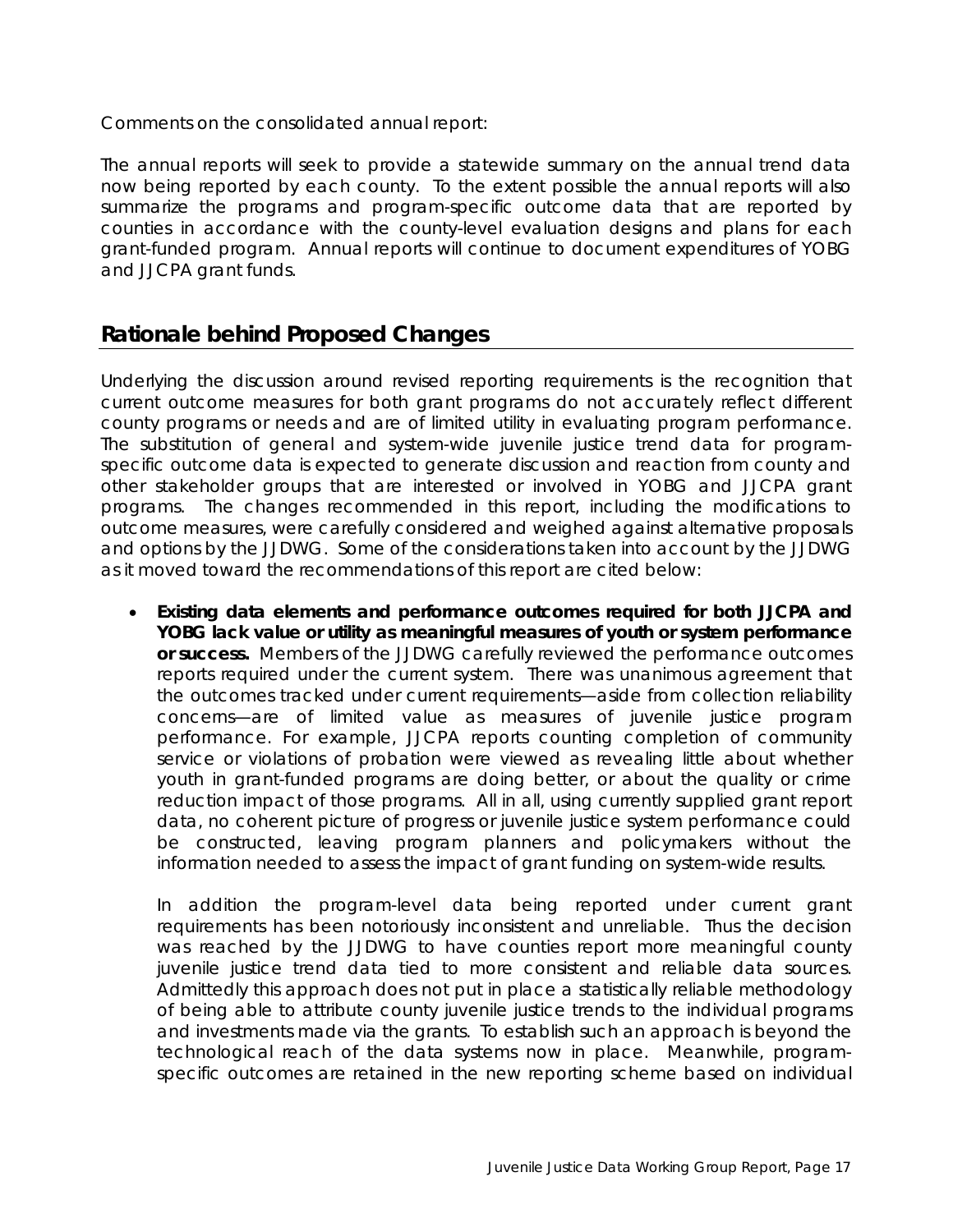evaluation designs and outcome reports that will be required for each program funded by YOBG or JJCPA.

- **Existing program-specific outcome measures for both grant programs are flawed in multiple respects.** As repeatedly emphasized in this report, currently collected performance outcome data for both grant programs are flawed. No standard definitions for the data points under JJCPA apply to counties collecting and submitting the data, thus counties are submitting inconsistent data that defy useful comparison and evaluation. On the YOBG side program recidivism reports are troubling for several reasons. First, not all YOBG funds are expended on service programs, with a significant share going to support staffing and administrative costs, thus it is not always possible to link a YOBG expenditure with a program and service group of youth whose YOBG outcomes can be assessed. Secondly, YOBG relies on small statewide sample of 1,000 cases per year (pre-identified by the Department of Justice) to compile and report recidivism outcome data appearing in YOBG annual reports. This approach is indirect and unreliable as a measure of systemwide or county-level grant performance. Many of these deficiencies were highlighted in the California State Auditor's report (2012) that was critical of the current YOBG data collection methodology.
- **Difficulty tying individual juveniles to individual funding streams.** Because most county programs are split-funded with multiple funding sources, including some with both YOBG and JJCPA funding, it is difficult to make a connection with any certainty or validity between one particular funding stream and a particular program, outcome, or single set of youth clients.
- **The difficult, time-consuming process of double reporting.** Current requirements force counties to submit two plans and reports and to duplicate efforts where one consolidated plan and report may well suffice.
- **Local control issues.** With the implementation of both juvenile and adult realignment reforms, the trend in California is toward increased local control of justice system sanctions, interventions, supervision and programs. The proposed reporting changes will allow counties to devise their own program-specific evaluation plans without having to report on state-mandated and perhaps unsuitable or irrelevant outcome measures. The changes also acknowledge inherent differences in local and county demographics and crime control strategies. The inclusion of common and standard measures for broader juvenile justice trends adds a uniform data set that can provide useful information about progress toward juvenile justice realignment and crime reduction goals on a uniform, statewide basis.
- **Reduced administrative burden for counties and BSCC.** With the changes counties will no longer have the burden of developing two plans and completing two reports. In addition the reporting and consolidation changes will reduce the BSCC staff burden now involved in reviewing up to 114 plans, 114 outcome reports and 114 expenditure reports each year, while freeing staff time for troubleshooting and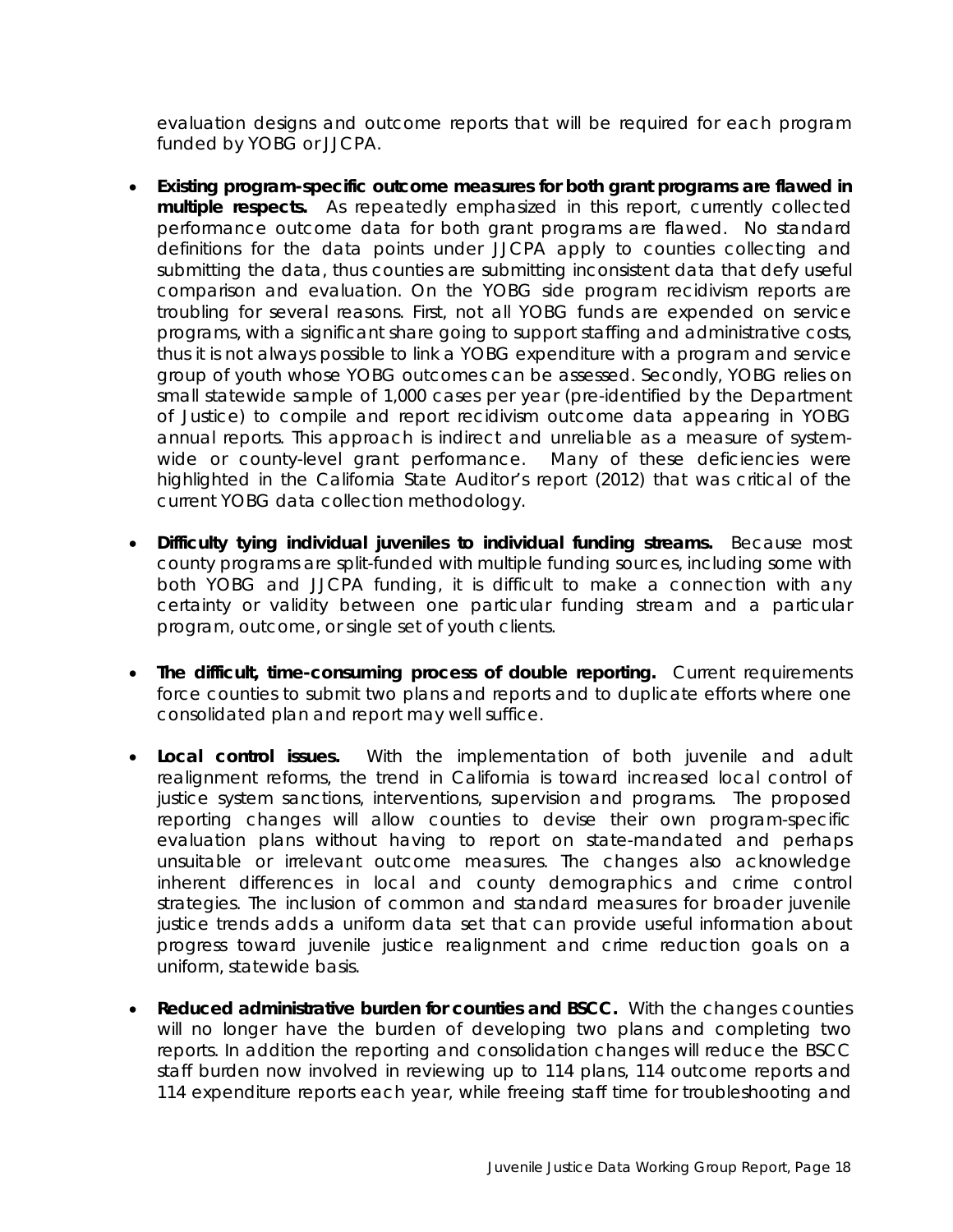technical assistance to counties in relation to the revised outcomes and for completion of the annual state reports.

• **Continued state guidance and oversight is necessary.** BSCC will retain a review and oversight role in order to ensure consistency with program intent. The changes will also free up staff time, allowing BSCC to spend more time in the field conducting program monitoring visits.

# **Collateral Issues and Challenges Addressed by the JJDWG**

The JJDWG discussed barriers that prevent consistent and meaningful data collection at either a local or state level. Inherent limitations in the capacity of the current data systems and networks make it difficult or impossible to support several desired juvenile justice system outcome measures. These larger system-wide challenges are being addressed by the JJDWG in the context of statewide data system recommendations due in its January 2016 report to the Legislature. Briefly, some of the challenges in three key areas are referenced below:

**Defining and measuring recidivism.** Recidivism is acknowledged to be a highly sought after and commonly accepted state and national standard for justice system (and realignment) performance. In California common statewide definitions and measures for recidivism in a juvenile justice context have yet to be devised. Currently available data technology does not support tracking juvenile offender outcomes. While recidivism measures are included in current JJCPA and YOBG grant reporting requirements, the lack of a standard definition of recidivism and inconsistent terms result in data that are of limited value. For these and other reasons the JJDWG is not presently able to recommend new recidivism outcome measures for grant funded programs. We have included a measure of "subsequent petitions filed" as a partial recidivism indicator that can be supported by currently available data. However, more meaningful recidivism data collection will have to wait until California state and local data systems are able to support this advance. The JJDWG is tackling this issue as a challenge that needs to be addressed in the wider context of juvenile justice data reform in California. Some of the specific recidivism development needs acknowledged by the JJDWG to date include:

- *Need to adopt standard definitions of recidivism*. While BSCC has adopted a standard definition of recidivism for the adult criminal justice system per statutory requirement (AB 1050), no such standard definition has been adopted on the juvenile justice side. Definition tasks include defining what constitutes a repeat recidivism event in the context of the juvenile justice system, and what the time periods for tracking recidivism should be.
- *Benchmarks and comparisons*. An overarching concern is: how will recidivism data, if collected, be used to assess or evaluate county or statewide grant and program performance? Benchmarks for comparison of recidivism outcomes are hard to come by and often involve comparing "apples to oranges" results using different recidivism criteria. There is the additional concern, expressed by some JJDWG members, that recidivism results posted by counties will vary widely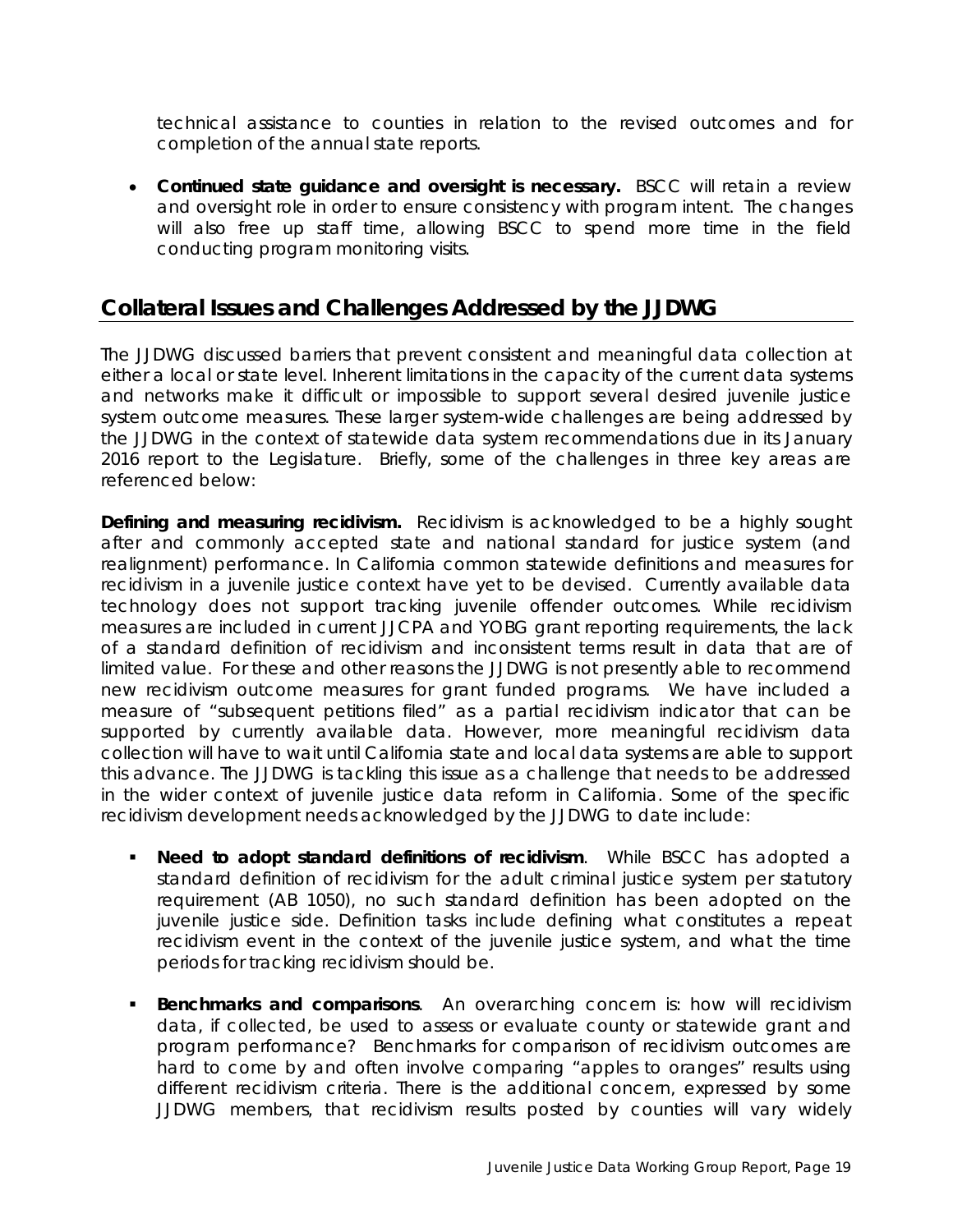depending on different demographics, crime trends, law enforcement practices and other factors, illuminating the need for informed interpretation of reported results.

 *Technological support*. Data systems need to have the capacity to track offender outcomes over time and, in some cases, across different data systems. Currently the Juvenile Court and Probation Statistical System (JCPSS) maintained by the Department of Justice is not capable of tracking and reporting juvenile offender recidivism, and system upgrades or replacement may be needed to meet changing data collection needs. Offender identifiers are a related issue in that different data systems have different methods of labeling and accessing case records for individual juveniles. The cost of supplanting old technology with new is an additional concern.

**Wellness measures**. The JJDWG has considered the need and value of tracking youth outcome measures that go beyond recidivism to include measures related to youth "wellness"—such as education status, health and mental health status, employment outcomes and other measures of youth and community well-being. YOBG reports currently include limited information on the school status of selected youth, but these measures have very limited reliability and utility. One goal of the JJDWG is to recommend approaches and options for addressing wellness outcomes for youth offenders in key areas. The concept is that we should be able to provide insight into how justice system control affects the re-entry and rehabilitation prospects and outcomes of justice-involved youth. The JJDWG is continuing to investigate options in this area.

**Broader technology challenges**. The data that counties can report is limited in light of currently available technology. The JJDWG is conducting a thorough investigation into the capacities and limits of current data technology. The main probation-court data system in California that supports reporting elements required for JJCPA and YOBG is the JCPSS. This system, maintained by DOJ, collects individual-level data submitted by county agencies. The system is antiquated by current standards and has only a limited capacity to add new data elements or to gather recidivism information. These limitations are barriers that prevent BSCC from imposing grant report requirements that may be desired but cannot be sustained by the available technology.

#### **Future Efforts and Next Steps**

**Continued JJDWG discussions.** The JJDWG recognizes that the proposed changes to the reporting requirements for JJCPA and YOBG represent short-term fixes to a problem that needs a long-term solution. The challenges listed above will need to be addressed as a part of the JJDWG's continued work. It is possible that future changes to the state's data collection framework could further impact reporting requirements for the JJCPA and YOBG programs.

**Administrative cost set-aside in the grant programs.** Committee members discussed the fact that neither JJCPA nor YOBG program has a statutory earmark or set-aside of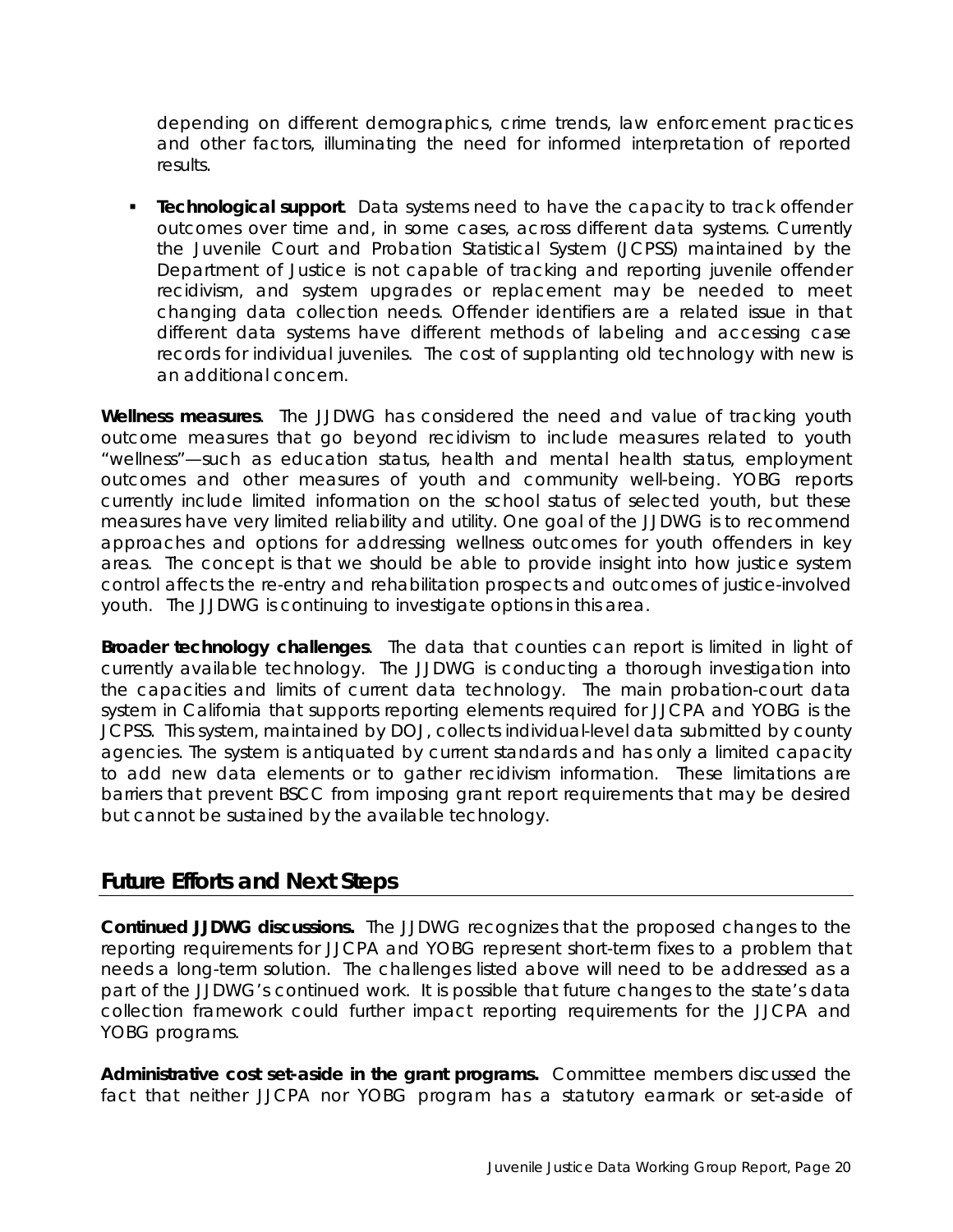administrative funds to support the administrative workload imposed on BSCC by the grant programs. This concern may be outside the scope of the statutory instructions for the JJDWG, but it is nevertheless a concern and issue that is related to the proposed overhaul of the plan and report requirements and may deserve further discussion.

**Next steps.** The proposed changes assume a continuing and enhanced administrative and oversight role for the BSCC. Initially, these responsibilities will include:

- *Working with the Administration and Legislature to implement any necessary changes to authorizing statutory language for JJCPA and YOBG.*
- *Developing template formats for both the consolidated County Annual Plans and County Annual Expenditure and Outcome Reports, to ensure some level of consistency in reporting of system-level as well as program-specific outcomes.*
- *Developing guidelines for evaluation plans, outcome measures and other criteria for ongoing compliance.*
- *Possibly holding regional technical assistance and outreach workshops to message the revised reporting requirements.*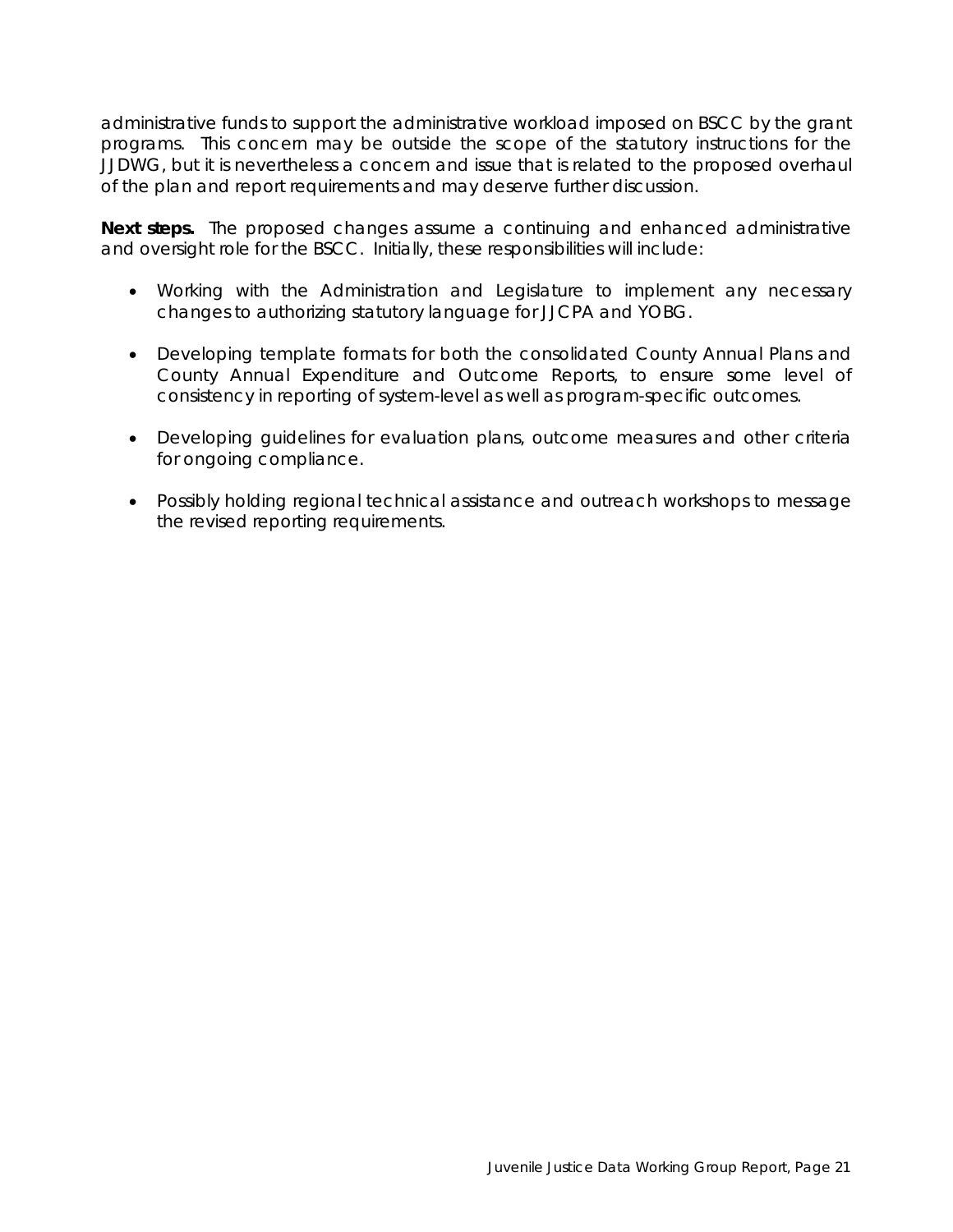#### **Appendix A SIDE-BY-SIDE COMPARISON OF CURRENT YOUTHFUL OFFENDER BLOCK GRANT (YOBG) AND JUVENILE JUSTICE CRIME PREVENTION ACT (JJCPA) REQUIREMENTS**

| Item |                                                                  | <b>YOBG</b>                                                                                                                                                                                                                                                                                   | <b>JJCPA</b>                                                                                                                                                                                                                                                                                                    |
|------|------------------------------------------------------------------|-----------------------------------------------------------------------------------------------------------------------------------------------------------------------------------------------------------------------------------------------------------------------------------------------|-----------------------------------------------------------------------------------------------------------------------------------------------------------------------------------------------------------------------------------------------------------------------------------------------------------------|
| А.   | Full name of grant program<br>and year commenced                 | Youthful Offender Block Grant Program (2007)                                                                                                                                                                                                                                                  | Schiff-Cardenas Juv. Justice Crime Prevention Act (2000)                                                                                                                                                                                                                                                        |
| В.   | Purpose and program spending<br>focus or limits                  | Funding to support local & community alternatives to state<br>youthful offender custody (DJJ) including but not limited to<br>seven types of programs listed at WIC Sec. 1960.                                                                                                                | Funding to support a continuum of responses to juvenile crime<br>using a collaborative approach to implement swift, certain &<br>graduated responses for at-risk and offender youth.                                                                                                                            |
| C.   | <b>Target Population</b>                                         | Juvenile offenders realigned from state custody (DJJ)<br>to counties under SB 81.                                                                                                                                                                                                             | Broadly defined at-risk juvenile justice population.                                                                                                                                                                                                                                                            |
| D.   | Current annual funding<br>(FY 14/15)                             | \$113.8 million statewide                                                                                                                                                                                                                                                                     | \$107 million statewide                                                                                                                                                                                                                                                                                         |
| Е.   | In local public safety/ juvenile<br>justice realignment account? | <b>YES</b>                                                                                                                                                                                                                                                                                    | <b>YES</b>                                                                                                                                                                                                                                                                                                      |
| F.   | Allocating state agency                                          | <b>State Controller</b>                                                                                                                                                                                                                                                                       | <b>State Controller</b>                                                                                                                                                                                                                                                                                         |
|      | G. Allocation formula                                            | County share based half on its share of the state juvenile<br>population (10-17) and half on its juvenile felony adjudication<br>rate as annually fixed by the Department of Finance;<br>determined in 2007 to be the best available approximation of<br>juveniles formerly eligible for DJJ. | County share is its share of the state general population; note<br>this is not adjusted by statute to a share of the juvenile-only<br>population. Note also: JJCPA funds are linked by formula (1:1)<br>to annual COPS program funding within the combined total<br>Supplemental Law Enforcement Services Fund. |
| Н.   | Supplantation allowed?                                           | <b>YES</b>                                                                                                                                                                                                                                                                                    | <b>NO</b>                                                                                                                                                                                                                                                                                                       |
|      | Evidence based practice (EBP)<br>requirement?                    | NO specific EBP requirements but annual reports must report<br>outcome measures listed in statute (WIC 1961) as later<br>modified by BSCC.                                                                                                                                                    | YES, programs must be based on those programs and<br>approaches that have been demonstrated to be effective.                                                                                                                                                                                                    |
| J.   | Data/ info system requirement?                                   | NO, however the YOBG legislation does mandate a JJ<br>Operational Master Plan that was issued in Jan. 2009 including<br>a statewide data reform plan.                                                                                                                                         | YES, programs must have info sharing systems to ensure<br>coordination and success measurement.                                                                                                                                                                                                                 |